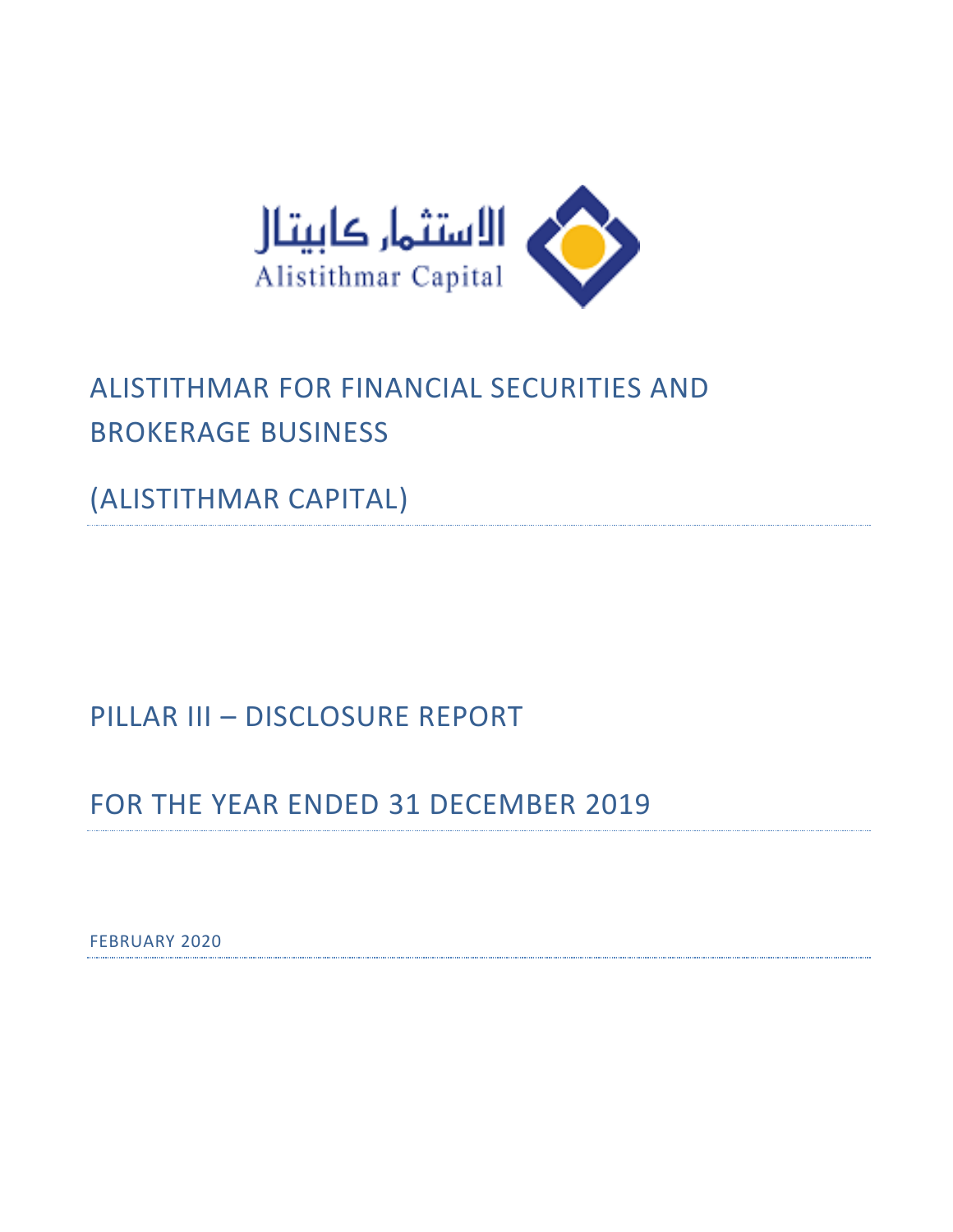

## **Table of Contents**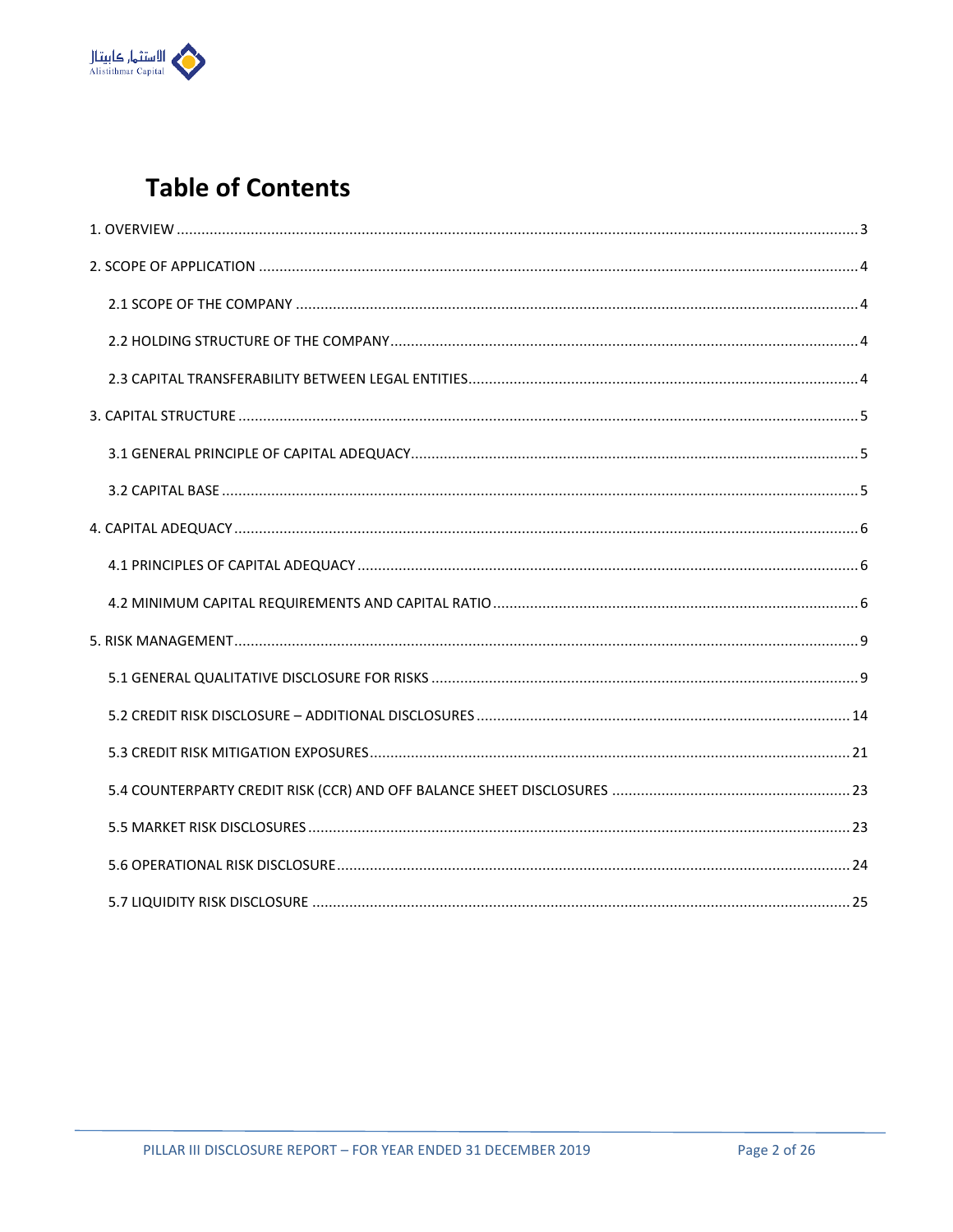

## **1. OVERVIEW**

The Prudential Rules issued by the Capital Market Authority (CMA) of Saudi Arabia covers and consists of three main pillars of Capital Adequacy as illustrated below:



This disclosure requirement meets the minimum requirements for the annual market disclosure of information as referred to by the Article 68 of the Prudential Rules (PRs) (the market disclosure is hereinafter referred to as the "Pillar III Disclosure") to be published by all the Authorized persons (APs) licensed for the Dealing, Managing and/or Custody activities.

The purpose of Pillar III Disclosure is for the market participants to assess the key pieces of information on the scope of application, capital, risk exposures, risk assessment processes, and hence the capital adequacy of the APs.

This document has been prepared in accordance with the guidelines issued by the Capital Market Authority (CMA) of Saudi Arabia which supplements the disclosure requirements for the Pillar III Disclosure in the PRs.

This Pillar III Disclosure comprises both the qualitative and quantitative disclosures.

This Pillar III Disclosure has been approved by the Board of Directors of Alistithmar Capital before its publication. The information presented in this Pillar III Report is not required to be, and has not been, subject to external audit.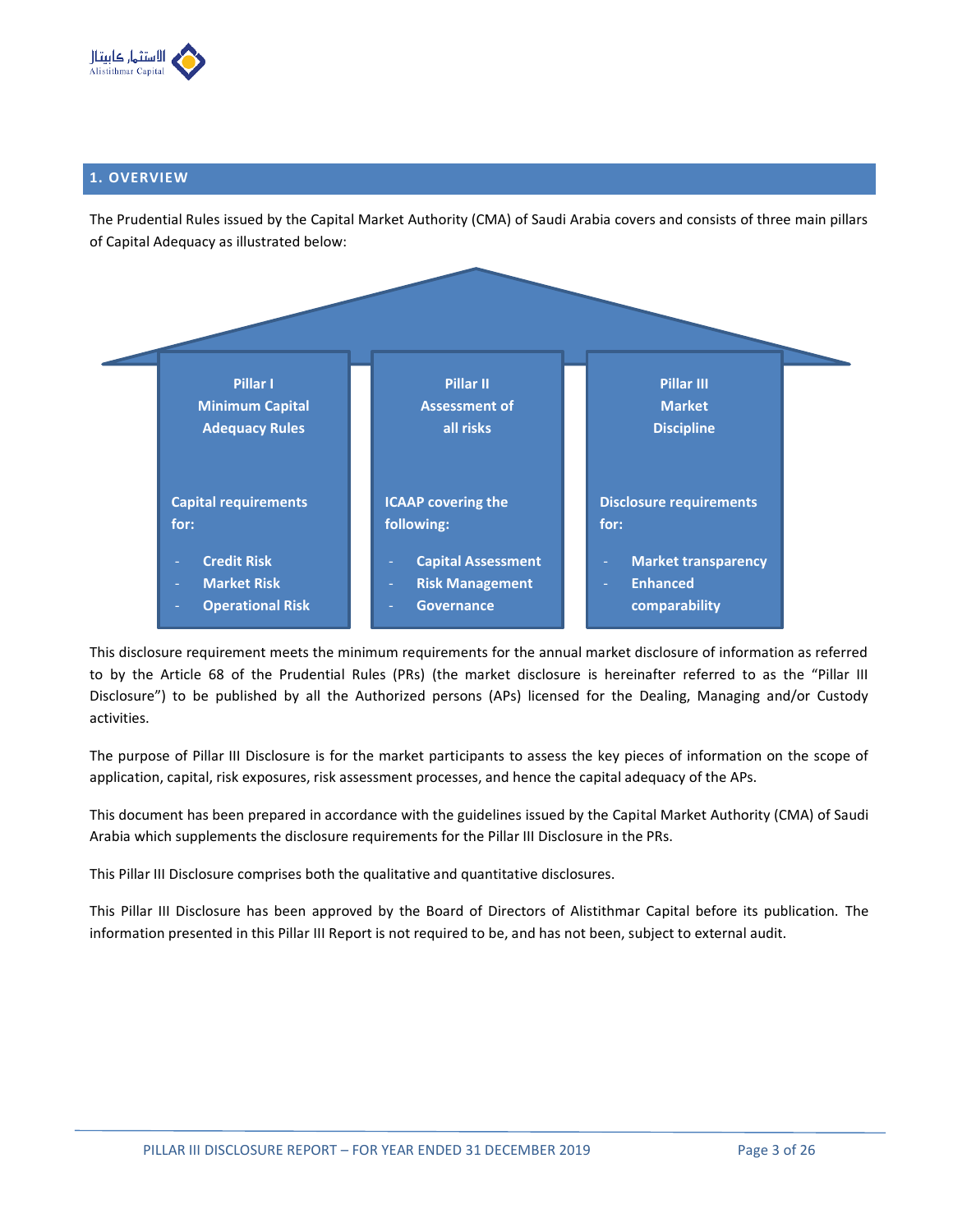

## **2. SCOPE OF APPLICATION**

#### 2.1 SCOPE OF THE COMPANY

Alistithmar for Financial Securities and Brokerage Company - Alistithmar Capital (the "Company") is a Saudi Closed Joint Stock Company established under the Regulations for Companies in the Kingdom of Saudi Arabia. The Company was converted from a limited liability company to a Saudi closed joint stock company on Jumada Awal 19, 1436H (corresponding to March 10, 2015). The Company operates under Commercial Registration No. 1010235995 issued in Riyadh on Rajab 8, 1428 H (corresponding to July 22, 2007). The Company also operates its activities under Authorization License number 11156-37 dated September 25, 2011 (corresponding to 27/10/1432H) issued by the Capital Market Authority (CMA).

The principal activities of the Company are dealing in securities as principal and agent, underwriting, management of investment funds and private investment portfolios on behalf of customers, arrangement, margin loans, murabaha financing, advisory and custody services relating to financial securities.

#### 2.2 HOLDING STRUCTURE OF THE COMPANY

The Company's share capital of SR 250 million as at December 31, 2019 consists of 25,000,000 fully paid shares of SR 10 each, and is wholly-owned by The Saudi Investment Bank.

## 2.3 CAPITAL TRANSFERABILITY BETWEEN LEGAL ENTITIES

There are no current or foreseen material or legal impediment to the prompt transfer of capital or repayment of liabilities between the Company and its subsidiaries, as Alistithmar Capital does not have any subsidiaries with a business ownership unless in the case of fund structures in the capacity of the designated fund manager.

#### **Restrictions by By-Laws:**

As per Article 10 of the By-Laws, the Shares shall be transferable/negotiable after issuance of the certificates thereof. As an exception to the foregoing, the shares given against shares in-kind, the cash shares subscribed for by the founders and the shares owned by the partners of the converted company shall not be transferable before the publishing of the balance sheet and the profit and loss statements for two (2) fiscal years, each consisting of at least twelve (12) months from the date of issuance of the resolution of the Minister of Commerce and Industry announcing conversion of the company. As per Article 11 of the By-Laws, the ownership of the company shall remain as is, and no change or amendment in the ownership shall be made before obtaining a prior approval of the Capital Market Authority of Saudi Arabia.

#### **Statutory restriction:**

As per Article 44 of the By-Laws and Article 125 of the old Saudi Companies Regulation, the Company is required to transfer 10% of its net profit to establish and fund the statutory reserves before declaration of dividend until the amount of statutory reserves is equal to the half of the paid up capital of the Company, at which point the Ordinary General Assembly shall have the right to discontinue the allocation. However as per Article 129 of the New Companies Regulation, the Company shall have the right to discontinue the allocation, once the amount of statutory reserves is equal to 30% of paid up capital of the Company, by way of an Ordinary General Assembly meeting.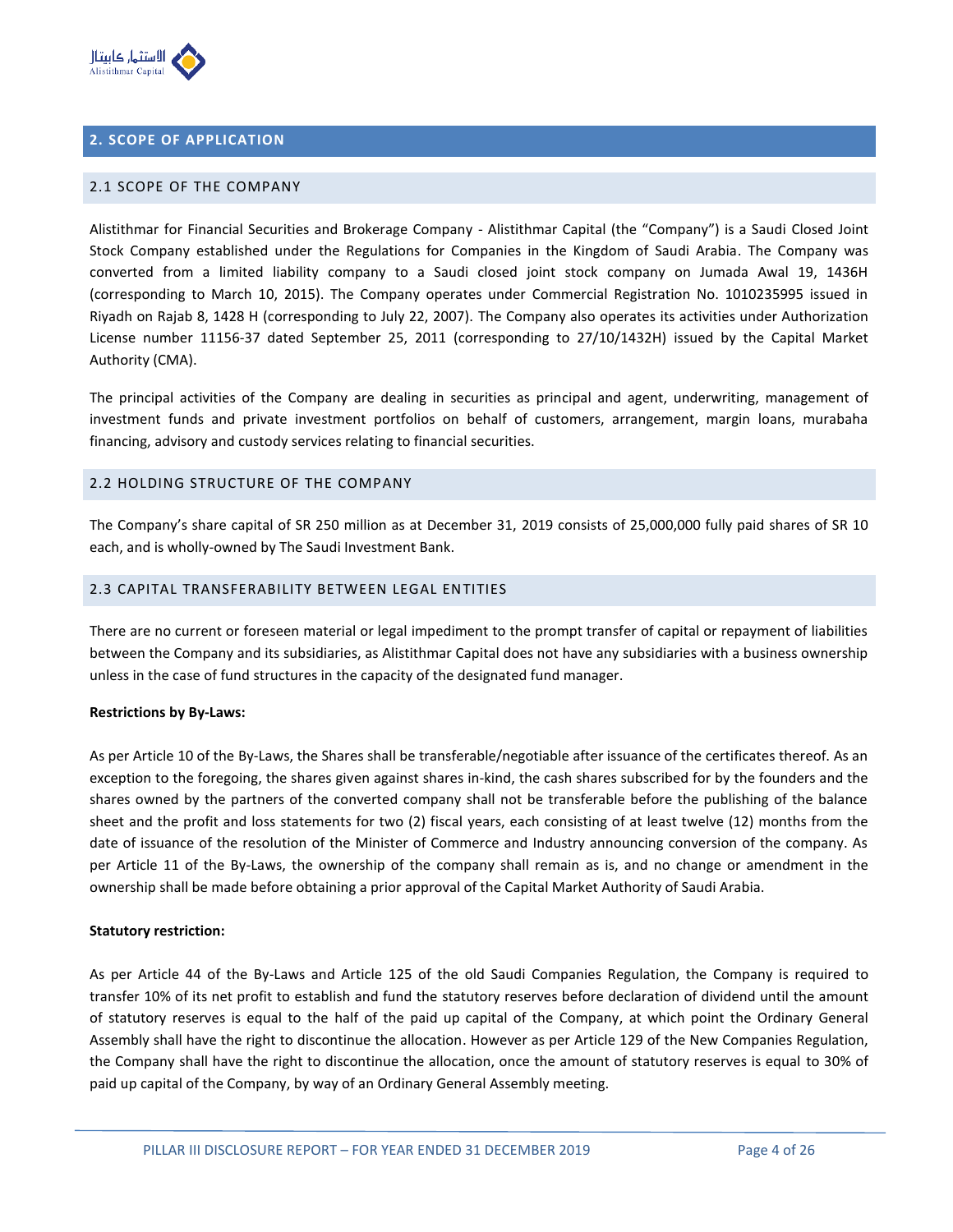

#### **Regulatory restriction:**

The CMA has imposed a restriction that the Company shall continuously possess a capital base which corresponds to not less than the total of the minimum capital requirements in accordance with Chapter 4 to Chapter 16 of Part 3 of the Prudential Rules at any point in time.

#### **3. CAPITAL STRUCTURE**

#### 3.1 GENERAL PRINCIPLE OF CAPITAL ADEQUACY

It is the company's policy to maintain a strong capital base and to utilize it efficiently throughout its activities to optimize the return to shareholders, while maintaining a prudent relationship between the capital base and the underlying risks of the business. In carrying out this policy, the Company has taken into account the supervisory requirements of the Prudential Rules. The calculation of the Capital Base complies with all the respective chapters under the requirements of Part 2 – Capital Base of the Prudential Rules.

### 3.2 CAPITAL BASE

The capital base of Alistithmar Capital as of end of December 31, 2019, as per the audited financial statements, in comparison to December 31, 2018 and December 31, 2017 are as follows:

| <b>Capital Base</b>                        | Dec 31, 2019<br>(Audited)<br><b>SAR '000</b> | Dec 31, 2018<br>(Audited)<br><b>SAR '000</b> | Dec 31, 2017<br>(Audited Restated)<br><b>SAR '000</b> |  |
|--------------------------------------------|----------------------------------------------|----------------------------------------------|-------------------------------------------------------|--|
| Tier-1 capital                             |                                              |                                              |                                                       |  |
| Paid-up capital                            | 250,000                                      | 250,000                                      | 250,000                                               |  |
| Audited retained earnings                  | 109,848                                      | 86,830                                       | 76,816                                                |  |
| Share premium                              |                                              |                                              |                                                       |  |
| Reserves (other than revaluation reserves) | 27,639                                       | 25,558                                       | 25,401                                                |  |
| Tier-1 capital contribution                |                                              |                                              |                                                       |  |
| Deductions from Tier-1 capital             | (13, 744)                                    | (18, 361)                                    | (14, 142)                                             |  |
| <b>Total Tier-1 capital</b>                | 373,744                                      | 348,336                                      | 338,075                                               |  |
|                                            |                                              |                                              |                                                       |  |
| Tier-2 capital                             |                                              |                                              |                                                       |  |
| <b>Subordinated loans</b>                  | $\overline{\phantom{0}}$                     |                                              |                                                       |  |
| Cumulative preference shares               | $\blacksquare$                               |                                              |                                                       |  |
| <b>Revaluation reserves</b>                | 611                                          |                                              | 6,929                                                 |  |
| Other deductions from Tier-2 (-)           | $\blacksquare$                               |                                              |                                                       |  |
| Deduction to meet Tier-2 capital limit (-) | $\blacksquare$                               |                                              |                                                       |  |
| <b>Total Tier-2 capital</b>                | $\blacksquare$                               |                                              | 6,929                                                 |  |
|                                            |                                              |                                              |                                                       |  |
| <b>TOTAL CAPITAL BASE</b>                  | 374,355                                      | 348,336                                      | 345,004                                               |  |
|                                            |                                              |                                              |                                                       |  |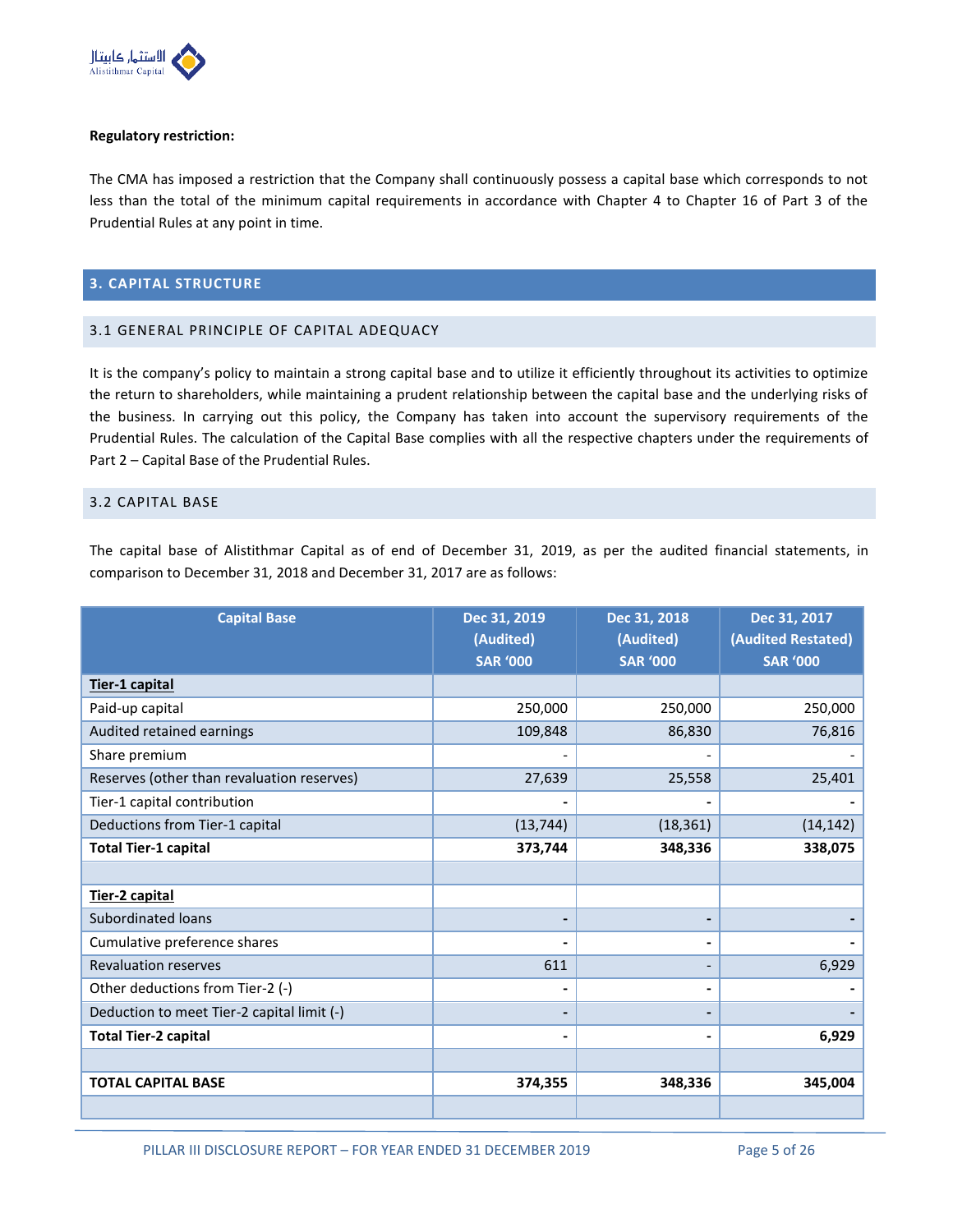

## **4. CAPITAL ADEQUACY**

#### 4.1 PRINCIPLES OF CAPITAL ADEQUACY

The Company's approach in assessing adequacy of its capital to support current and future activities is envisaged around the following principles:

- It has a process for assessing its overall capital adequacy in relation to its risk profile and a strategy for maintaining capital levels
- A review of company's Internal Capital Adequacy Assessment Process (ICAAP) and capital strategies are undertaken by its management at-least annually, as well as monitoring and ensuring compliance to CMA regulations, with appropriate actions being taken when required
- It is possessing a capital base which corresponds to at-least the minimum capital requirements as per the Prudential Rules

As of December 31, 2019, the Company's total capital ratio was 2.56x which corresponds to an excess capital of SAR 228.282 Mn compared to the total minimum capital requirement of SAR 146.073 Mn that was calculated in accordance with Part 3 – Minimum Capital Requirements of the Prudential Rules.

#### 4.2 MINIMUM CAPITAL REQUIREMENTS AND CAPITAL RATIO

The minimum capital requirements of Alistithmar Capital as of end of December 31, 2019 as per the audited financial statements are as follows along with the comparative numbers for the year 2018: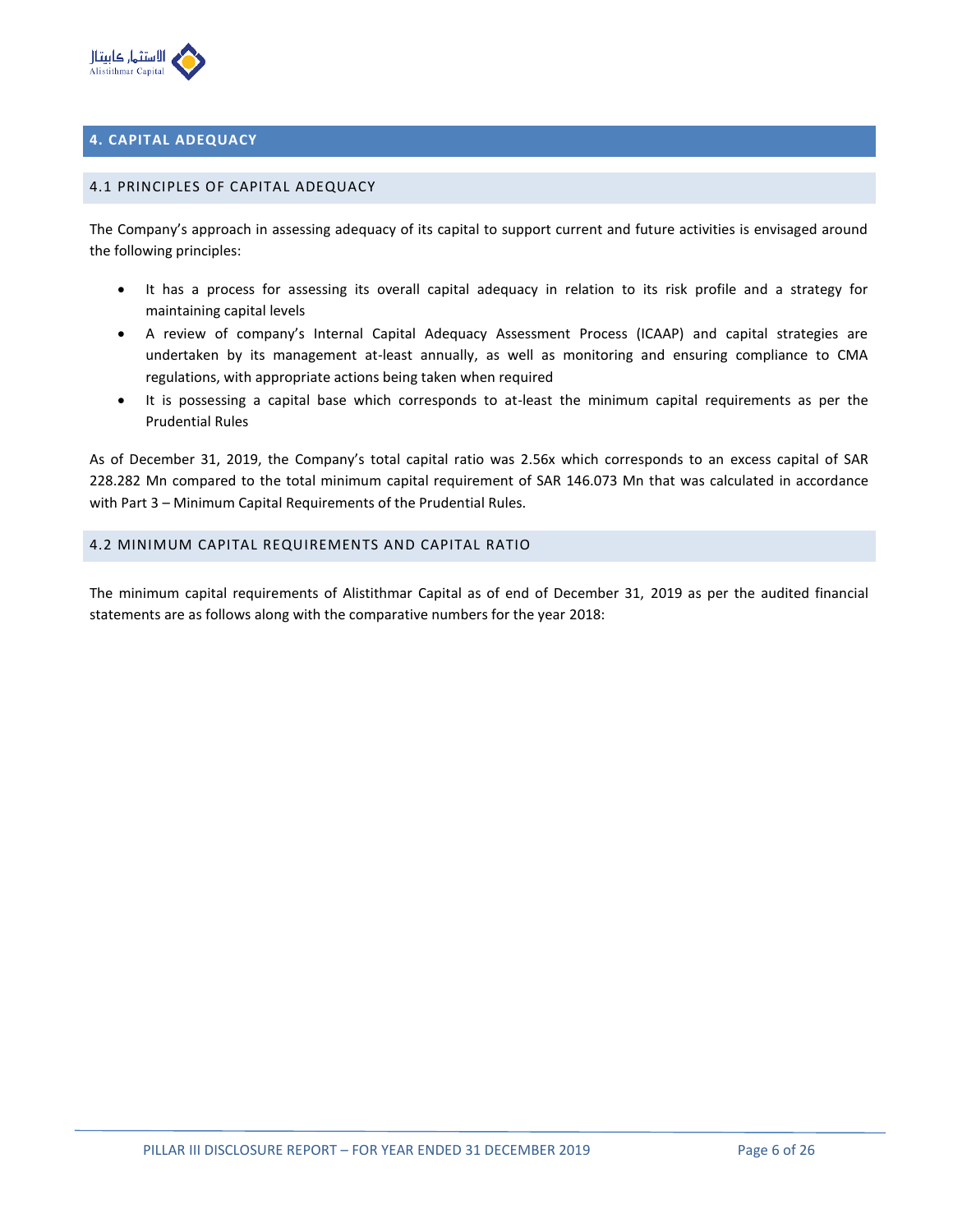

| Exposure class - All figures provided here are in |        | <b>Exposure before CRM</b>   | <b>Net Exposures</b> | <b>Risk Weighted</b> | <b>Capital</b>     |
|---------------------------------------------------|--------|------------------------------|----------------------|----------------------|--------------------|
| SAR '000 unless stated otherwise                  |        |                              | after CRM            | <b>Assets</b>        | <b>Requirement</b> |
| For year 31 December 2019                         |        |                              |                      |                      |                    |
| <b>Credit Risk</b>                                |        |                              |                      |                      |                    |
| <b>On-balance Sheet Exposures</b>                 |        |                              |                      |                      |                    |
| <b>Governments and Central Banks</b>              |        |                              |                      |                      |                    |
| <b>Authorized Persons and Banks</b>               |        | 825                          | 825                  | 165                  | 23                 |
| Corporates                                        |        |                              |                      |                      |                    |
| Retail                                            |        |                              |                      |                      |                    |
| Investments                                       |        | 18,134                       | 18,134               | 44,458               | 6,224              |
| Securitization                                    |        |                              |                      |                      |                    |
| <b>Margin Financing</b>                           |        | 486,795                      | 486,795*             | 730,192              | 102,227            |
| <b>Other Assets</b>                               |        | 38,650                       | 38,650               | 128,463              | 17,985             |
| <b>Total On-Balance sheet Exposures</b>           |        | 544,404                      | 544,404              | 903,279              | 126,459            |
| Off-balance Sheet Exposures                       |        |                              |                      |                      |                    |
| <b>OTC/Credit Derivatives</b>                     |        |                              |                      |                      |                    |
| Repurchase agreements                             |        | $\qquad \qquad \blacksquare$ |                      |                      |                    |
| Securities borrowing/lending                      |        |                              |                      |                      |                    |
| Commitments                                       |        |                              |                      |                      |                    |
| Other off-balance sheet exposures                 |        |                              |                      |                      |                    |
| <b>Total Off-Balance sheet Exposures</b>          |        |                              |                      |                      |                    |
| <b>Total On and Off-Balance sheet Exposures</b>   |        | 544,404                      | 544,404              | 903,279              | 126,459            |
| <b>Prohibited Exposure Risk Requirement</b>       |        |                              |                      |                      |                    |
| <b>Total Credit Risk Exposures</b>                |        | 544,404                      | 544,404              | 903,279              | 126,459            |
| <b>Market Risk</b>                                | Long   | <b>Short</b>                 |                      |                      |                    |
| Interest rate risks                               |        |                              |                      |                      |                    |
| Equity price risks                                |        |                              |                      |                      |                    |
| Risks related to investment funds                 | 7,299  |                              |                      |                      | 1,168              |
| Securitization/re-securitization positions        |        |                              |                      |                      |                    |
| Excess exposure risks                             |        |                              |                      |                      |                    |
| Settlement risks and counterparty risks           |        |                              |                      |                      |                    |
| Foreign exchange rate risks                       | 22,532 |                              |                      |                      | 451                |
| Commodities risks.                                |        |                              |                      |                      |                    |
| <b>Total Market Risk Exposures</b>                | 29,831 |                              |                      |                      | 1,619              |
|                                                   |        |                              |                      |                      |                    |
| <b>Operational Risk</b>                           |        |                              |                      |                      | 17,995             |
|                                                   |        |                              |                      |                      |                    |
| <b>Minimum Capital Requirements</b>               |        |                              |                      |                      | 146,073            |
|                                                   |        |                              |                      |                      |                    |
| Surplus/(Deficit) in capital                      |        |                              |                      |                      | 228,282            |
| <b>Total capital ratio (time)</b>                 |        |                              |                      |                      | 2.56x              |

*\* The Company has CRM techniques, however as per the regulation, since the capital charge is based on the exposures before CRM, the same has been reported here. However, the company has collaterals to cover the exposures to margin financing.*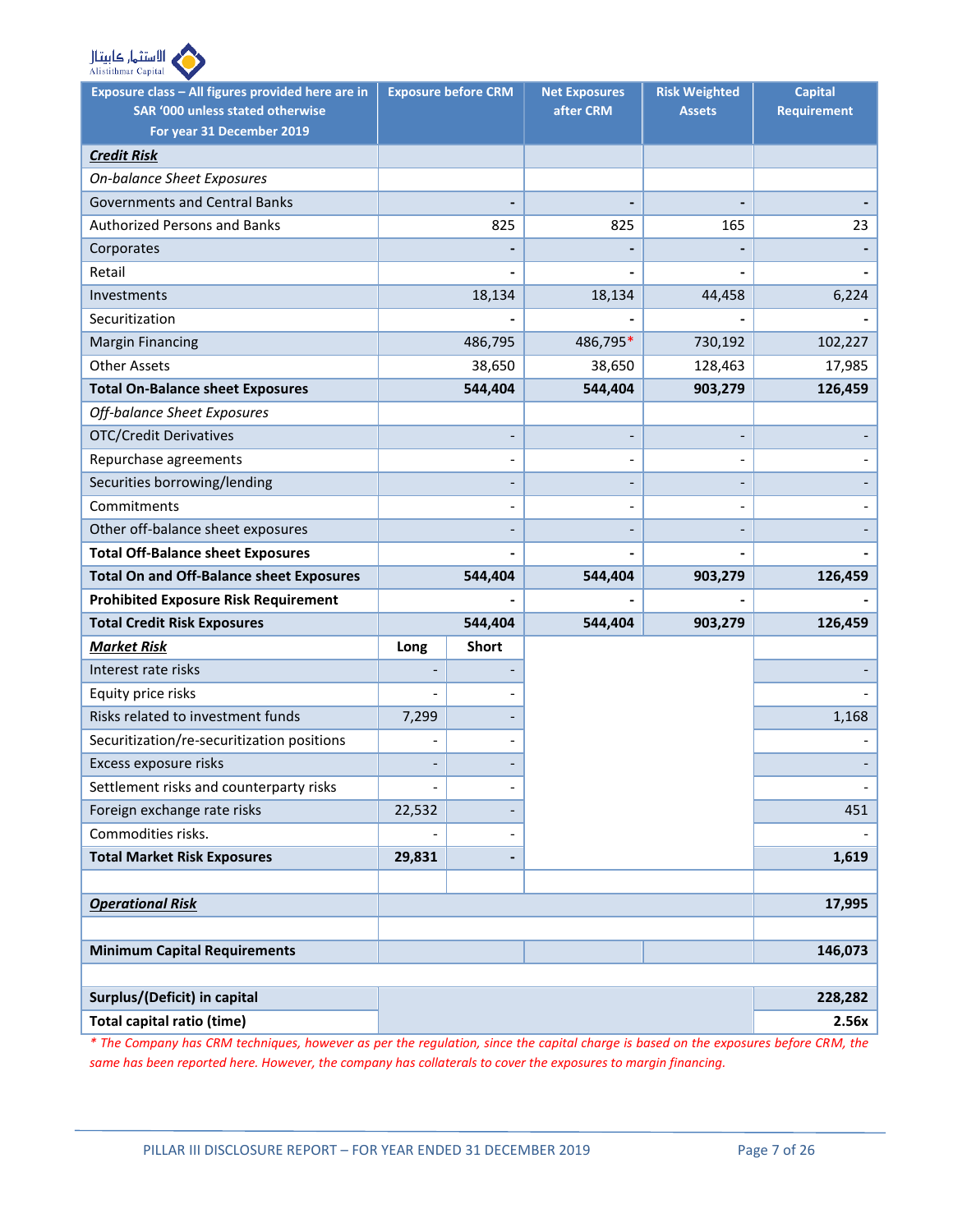

| Exposure class - All figures provided here are in |      | <b>Exposure before CRM</b>   | <b>Net Exposures</b> | <b>Risk Weighted</b> | <b>Capital</b>     |
|---------------------------------------------------|------|------------------------------|----------------------|----------------------|--------------------|
| <b>SAR '000 unless stated otherwise</b>           |      |                              | after CRM            | <b>Assets</b>        | <b>Requirement</b> |
| For year 31 December 2018                         |      |                              |                      |                      |                    |
| <b>Credit Risk</b>                                |      |                              |                      |                      |                    |
| <b>On-balance Sheet Exposures</b>                 |      |                              |                      |                      |                    |
| <b>Governments and Central Banks</b>              |      |                              |                      |                      |                    |
| <b>Authorized Persons and Banks</b>               |      | 699                          | 699                  | 140                  | 20                 |
| Corporates                                        |      |                              |                      |                      |                    |
| Retail                                            |      |                              |                      |                      |                    |
| Investments                                       |      | 29,130                       | 29,130               | 75,286               | 10,540             |
| Securitization                                    |      |                              |                      |                      |                    |
| <b>Margin Financing</b>                           |      | 376,906                      | 376,906*             | 565,360              | 79,150             |
| <b>Other Assets</b>                               |      | 34,044                       | 34,044               | 110,869              | 15,522             |
| <b>Total On-Balance sheet Exposures</b>           |      | 440,779                      | 440,779              | 751,654              | 105,232            |
| Off-balance Sheet Exposures                       |      |                              |                      |                      |                    |
| <b>OTC/Credit Derivatives</b>                     |      |                              |                      |                      |                    |
| Repurchase agreements                             |      | $\qquad \qquad \blacksquare$ |                      |                      |                    |
| Securities borrowing/lending                      |      |                              |                      |                      |                    |
| Commitments                                       |      |                              |                      |                      |                    |
| Other off-balance sheet exposures                 |      |                              |                      |                      |                    |
| <b>Total Off-Balance sheet Exposures</b>          |      |                              |                      |                      |                    |
| <b>Total On and Off-Balance sheet Exposures</b>   |      | 440,779                      | 440,779              | 751,654              | 105,232            |
| <b>Prohibited Exposure Risk Requirement</b>       |      |                              |                      |                      |                    |
| <b>Total Credit Risk Exposures</b>                |      | 440,779                      | 440,779              | 751,654              | 105,232            |
| <b>Market Risk</b>                                | Long | <b>Short</b>                 |                      |                      |                    |
| Interest rate risks                               |      |                              |                      |                      |                    |
| Equity price risks                                |      |                              |                      |                      |                    |
| Risks related to investment funds                 |      |                              |                      |                      |                    |
| Securitization/re-securitization positions        |      |                              |                      |                      |                    |
| Excess exposure risks                             |      |                              |                      |                      |                    |
| Settlement risks and counterparty risks           |      | $\qquad \qquad -$            |                      |                      |                    |
| Foreign exchange rate risks                       | 517  |                              |                      |                      | $10\,$             |
| Commodities risks.                                |      |                              |                      |                      |                    |
| <b>Total Market Risk Exposures</b>                | 517  |                              |                      |                      | 10                 |
|                                                   |      |                              |                      |                      |                    |
| <b>Operational Risk</b>                           |      |                              |                      |                      | 19,278             |
|                                                   |      |                              |                      |                      |                    |
| <b>Minimum Capital Requirements</b>               |      |                              |                      |                      | 124,519            |
|                                                   |      |                              |                      |                      |                    |
| Surplus/(Deficit) in capital                      |      |                              |                      |                      | 223,817            |
| <b>Total capital ratio (time)</b>                 |      |                              |                      |                      | 2.80x              |

*\* The Company has CRM techniques, however as per the regulation, since the capital charge is based on the exposures before CRM, the same has been reported here. However, the company has collaterals to cover the exposures to margin financing.*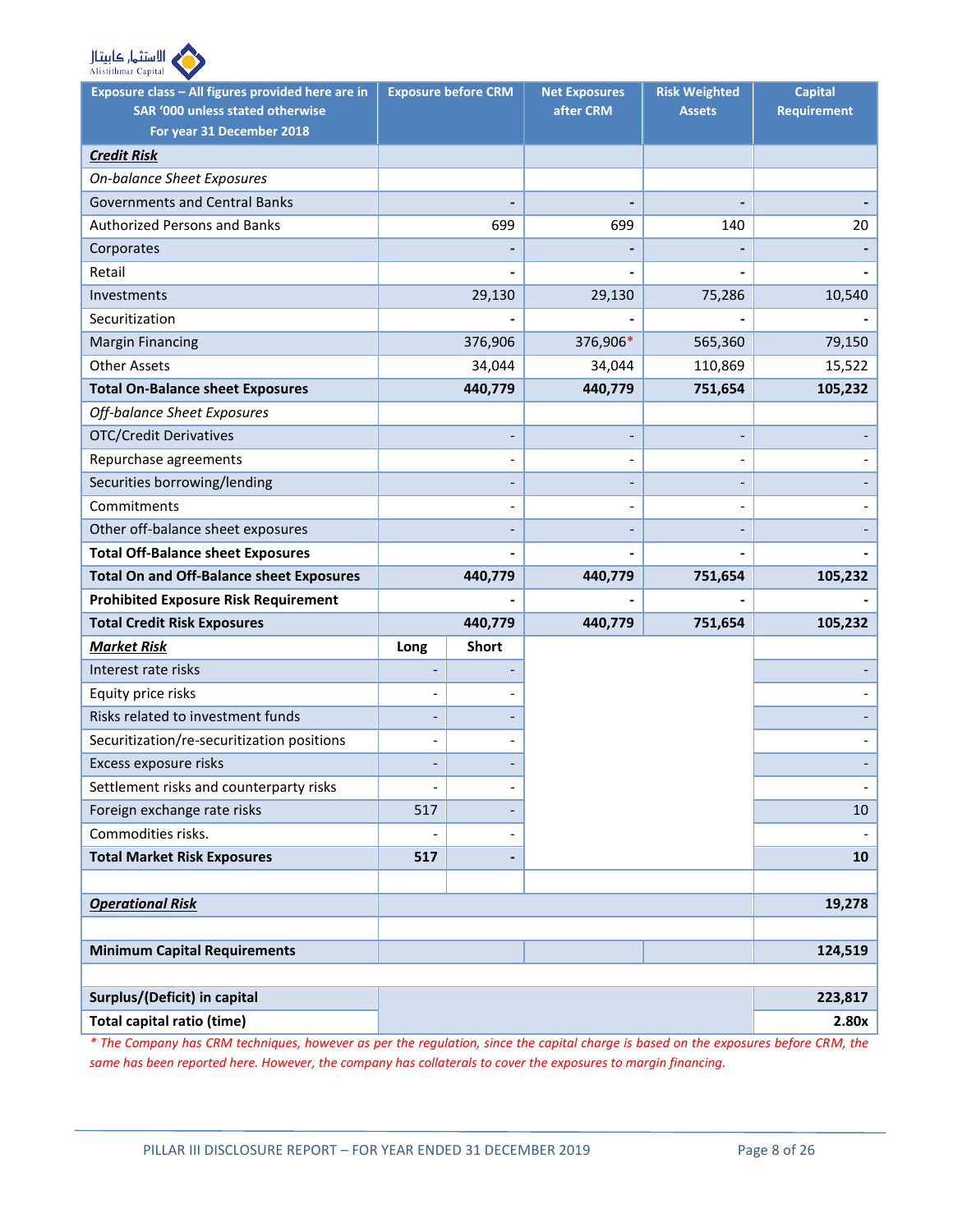

## **5. RISK MANAGEMENT**

#### 5.1 GENERAL QUALITATIVE DISCLOSURE FOR RISKS

#### 5.1.1 CREDIT RISK

Credit risk is the risk of loss due to an obligor's non-payment of an outstanding debt, loan or other line of credit (either the principal or interest (coupon) or both). The principal sources of credit risk for the Company arise from two potential sources:

- 1. Margin facilities to corporate clients and retail customers both conventional and Islamic facilities
- 2. Proprietary Investments of the Company

With respect to the margin facilities provided by the Company, there is a detailed policy that covers the parameters that should be considered prior to the acceptance of a customer for the provision of margin facilities, rules of disbursement, different controls that need to be in place during the facility period, etc. There are stipulated minimum coverage ratios required for the disbursement of margin facilities depending on the market.

The Risk Management Department is engaged in frequent monitoring of the different limits and controls that are in place for the provision of such facilities. In addition to the minimum coverage ratios, there are controls in terms of maximum limit per customer, tenor limits, margin calls, and various other risk controls in order to minimize the credit risk arising from these facilities.

Margin lending decisions are based on credit scoring models and decision strategies, developed using internal data with behavioral scoring applied. The approval process is reviewed regularly by Board Risk Committee with limit delegations from the Board. Within the company, emphasis is placed on the responsibility for making credit decisions and as such there is a series of delegated approval limits agreed by Board.

In terms of the proprietary investment portfolio, the Company invests only after performing enhanced due diligence on the investment and obtaining appropriate approvals from the Board of the Company through the Board Executive Committee. The approval process is very organized and sufficient care is taken while taking those investments moreover they also conform to the Investment Policy guidelines that are approved by the Board.

The company also carries out regular stress tests on the above different aspects to effectively monitor, measure and manage the credit risk that the company is exposed to. The Risk management Policy and the credit policies are all annually reviewed by the Chief Risk Officer who reports independently to the Board Risk Committee which is a Board Committee. These are approved by the Board on an annual basis.

Credit risk consumes the largest proportion of the Company's minimum capital requirement. Within the established principles and parameters the company ensures that strict capital discipline is maintained through correct pricing and management of credit risks in relation to the regulatory and economic capital requirements.

Further information on credit risk capital is provided in section 5.2 – Credit Risk Disclosure.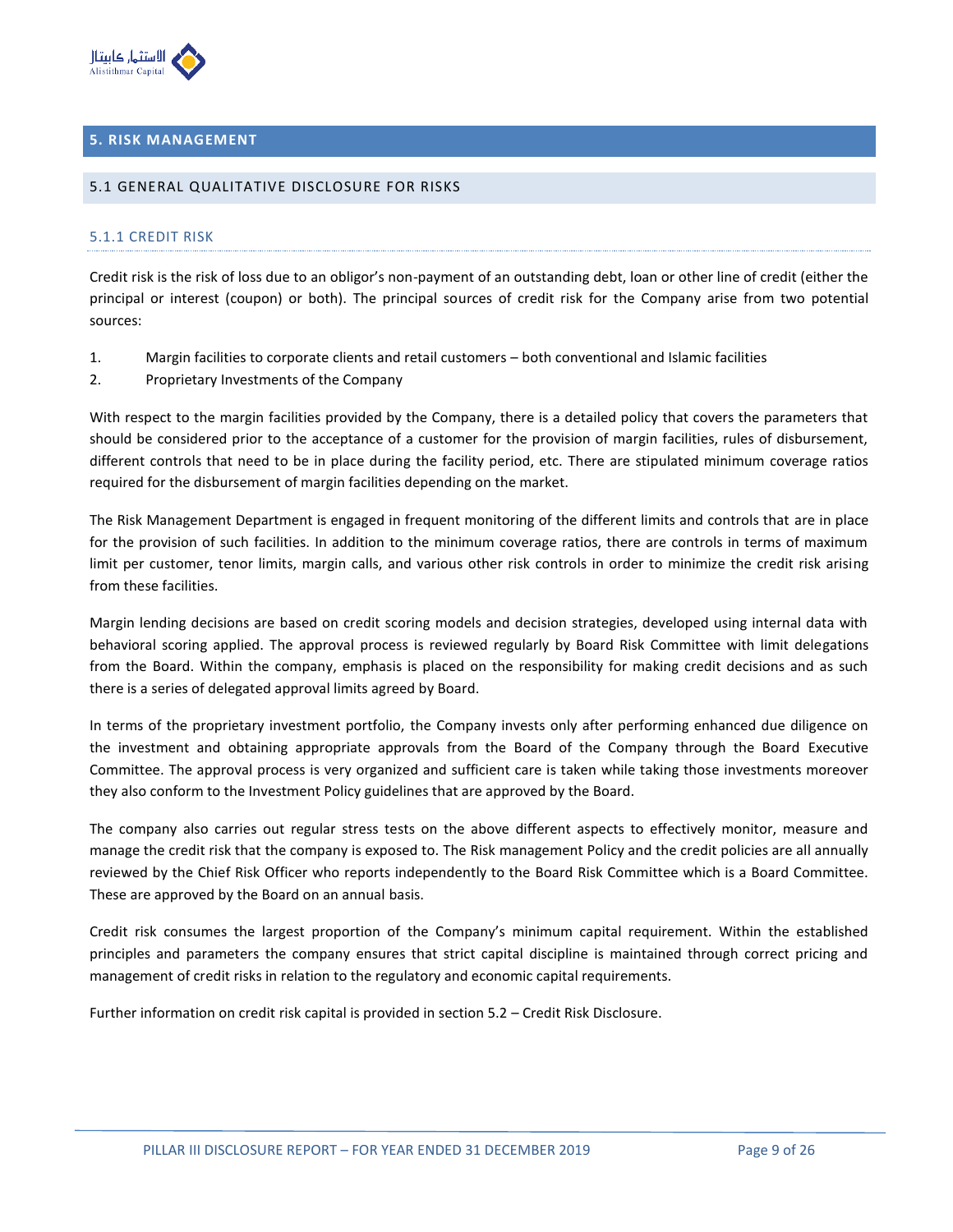

## 5.1.2 MARKET RISK

This is the risk that the value of an investment will decrease due to movements in market factors. The market risk factors considered by the Company are equity risk, interest rate risk, foreign exchange risk, credit spread risk, underwriting risk, commodity risk and settlement risk. The Company has very little market risk given that it does not operate an active trading book. It invests its excess cash in carefully analyzed and selected investment after appropriate due diligence.

The Company does not having an active trading book, however it has established a detailed Investment policy guideline that it should follow which prescribes the trading limits, investment limits, exposure limits, etc. that shall be strictly followed in case of any positions that the Company takes in principal. The Company has a formalized procedure to be followed in case of taking any exposures to investments as Principal. One of the purposes of this procedure was to ensure that the capital adequacy requirements are taken into consideration well before the investment is made. This process is in addition to the formal approval process which requires all such investments taken in principal capacity to be approved by the Board Executive Committee having representation of Board members in the Committee.

The monitoring and control of market risk is handled by the risk management function which is responsible for ensuring market risk exposures are measured in accordance with defined policies and reported daily against prescribed control limits.

The company does not have an active trading book, however with the new requirements of IFRS 9 and classification of investments, certain investments are now being classified as Trading investments owing to the Statutory requirements and hence attracts Market Risk capital charge as opposed to the previously charged Capital Risk capital charge. However given the in active trading book, this is not a significant component of the minimum capital requirements.

Further information on market risk capital is provided in section 5.5 – Market Risk Disclosure.

#### 5.1.3 OPERATIONAL RISK

Operational risk is defined as per Basel II regulations, as the risk of direct or indirect losses resulting from human factors, external events and inadequate or failed internal processes and systems. In general, there are four main causes that are identified in standard operational risk definitions. Operational risk events can occur when there are inadequacies or failures due to:

- People (human factors)
- **Processes**
- **Systems**
- **External events**

Even though the above is self-explanatory, the above explicitly means, the person doing the activity making an error, the process that supports the activity is flawed, the system that facilitated the activity is broken, or an external event occurs that disrupts the activity.

In order to manage the operational risks within the Company, it operates a 'three line of defense' model as indicated below:

• The first line of defense is business line management. It has the primary responsibility for the identification, management and mitigation of the risks associated with the products and processed of its business. It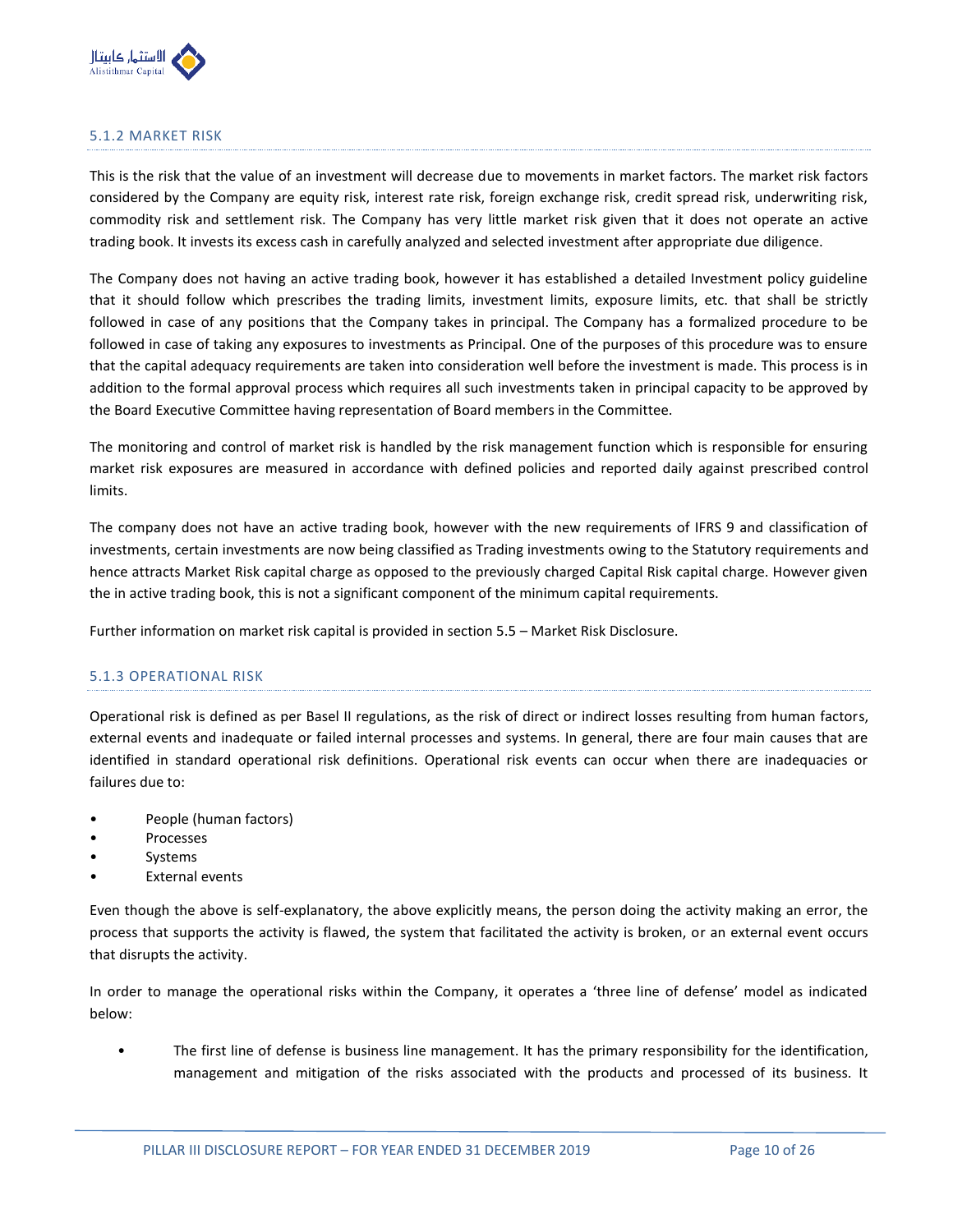

engages in regular testing and certification of the adequacy and effectiveness of controls and compliance with the company's policies and procedures

- The second line of defense is the company's Risk Management, Compliance and Governance Departments. These departments are responsible for identifying the potential sources of risks that can arise as a result of the differing business lines and support functions in the Company. The Risk Management department is also responsible for the preparation and maintenance of the detailed risk register which identified the potential sources of risk and the possible controls that have to be in place in order to mitigate the identified risks
- The third line of defense is Internal Audit. The Company's internal audit is responsible for assessing compliance with the risk register and for providing independent evaluation of the adequacy and effectiveness of the risk control framework. In addition, the Internal Audit department also takes a risk based audit approach by using the risk register as an input for conducting their audits

In addition to the above framework, it has been the Company's practice to document detailed policies and procedures, for all business lines and functions within the Company, which shall detail the ways in which things should be carried out to achieve the objectives of the function with minimal errors. The Company's policies and procedures are regularly reviewed by the management and approved by the Board of Directors.

Further information on operational risk capital is provided in section 5.6 – Operational Risk Disclosure.

## 5.1.4 INTEREST RATE RISK

This is the risk that a movement in interest rates will impact the profitability of the Company. Interest rate risk arises principally from mismatches between the future yield on assets such as margin loans and their respective funding costs, as a result of changes in interest rates.

In order to manage interest rate risk, the pricing of margin loans are carefully performed taking into account the funding costs in order to minimize the mismatch in interest rate spreads. Risk monitoring is done on a periodic basis to assess this risk and to manage it effectively.

The Company does not engage in any hedging techniques to minimize interest rate risk.

## 5.1.5 FOREIGN EXCHANGE RISK

Currency or foreign exchange risk arises from an open position, either overbought (long) or oversold (short), in a foreign currency, creating exposure to a change in the relevant exchange rate.

The Company is not exposed to any Trading Book FX Risk.

However the company is exposed to Structural FX risk which arises from non-SAR denominated assets and liabilities in its normal course of business.

#### 5.1.6 LIQUIDITY RISK

This is the risk of the Company not having available sufficient resources to enable it to meet its obligations as they fall due or can only secure such resources at excessive cost. The two aspects of liquidity are asset liquidity and funding liquidity.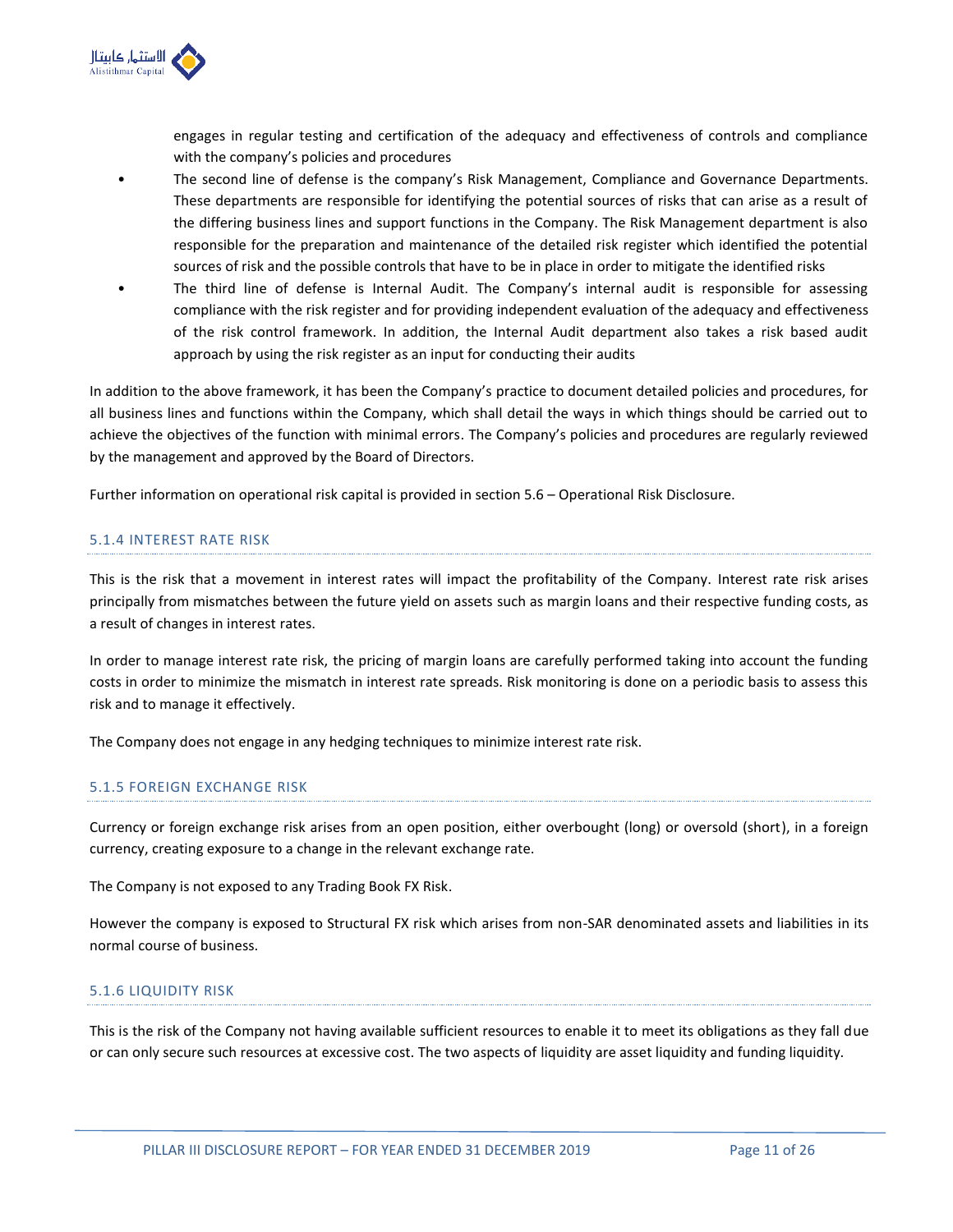

Funding liquidity risk arises when the necessary liquidity to fund obligations cannot be obtained at the expected terms and when required. Asset liquidity risk arises when the assets are not able to be disposed at its current market value without affecting liquidity of the asset.

When it comes to funding liquidity risk, the Company monitors the liquidity position of the company regularly to meet any commitments in a timely manner. The Company also carries out stress testing to assess the worst case scenario in terms of liquidity crisis with a view to assess the company's ability to maintain an adequate capital position in such a scenario.

The Company also closely monitors the availability of funding lines to meet the commitments.

The Company seeks to maintain a cushion of unencumbered, liquid investment that can be liquidated in times of meeting unexpected cash flows arising from the normal course of business.

## 5.1.7 CONCENTRATION RISK

Concentration risk is the possible losses that shall be incurred arising from heavily lopsided exposure to a particular group of counterparties. In terms of the Company, the possible concentration risks that can lead to a loss of capital are from any of the following sources:

- Concentration of its clients whose defaults will result in a direct loss of capital for the Company
- Concentration of its investment portfolio to a few asset classes or few counterparties or few instruments

It needs to be understood that concentration risk is not a stand-alone risk and is a part of the other risk elements such as credit or market risks. However apart from the above direct loss of capital, potential concentration among the Company's clients in terms of its customers shall mean that the income sources of the Company is concentrated and this indirectly could have an impact on the income of the Company – therefore this is also considered as a source of concentration risk.

All approved borrowing limits are subject to credit analysis and assessment as set out in the policies and procedures and there are concentration limits for the same along with the approval matrix. Exposures are monitored on a regular basis, and are overseen by CEO and the Board Risk Committee.

Prudent sanctioning of any new lending is a key mitigation. In terms of concentration of margin financing clients, as a control measure in order to mitigate and manage concentration risk, a maximum cap has been placed on the margin commitment that can be provided for any single client.

In terms of monitoring the concentration risk, regular reports are being generated by the Risk Management department to monitor the largest exposures and the concentration of these exposures along with their underlying collaterals in order to assess the capital at loss, if any, despite the required coverage requirements.

Moreover, as per the Prudential Rules issued by the CMA, there is a excess exposure limit that has been placed as 25% of the capital base beyond which all such exposures are considered as prohibited exposures. The large exposure reporting limit is 10% of the capital base which is regularly monitored on a monthly basis as part of the CAM submissions.

## 5.1.8 BUSINESS/ECONOMIC RISK

Business risks implies uncertainty in profits or danger of loss and the events that could pose a risk due to some unforeseen events in future, which causes businesses to fail.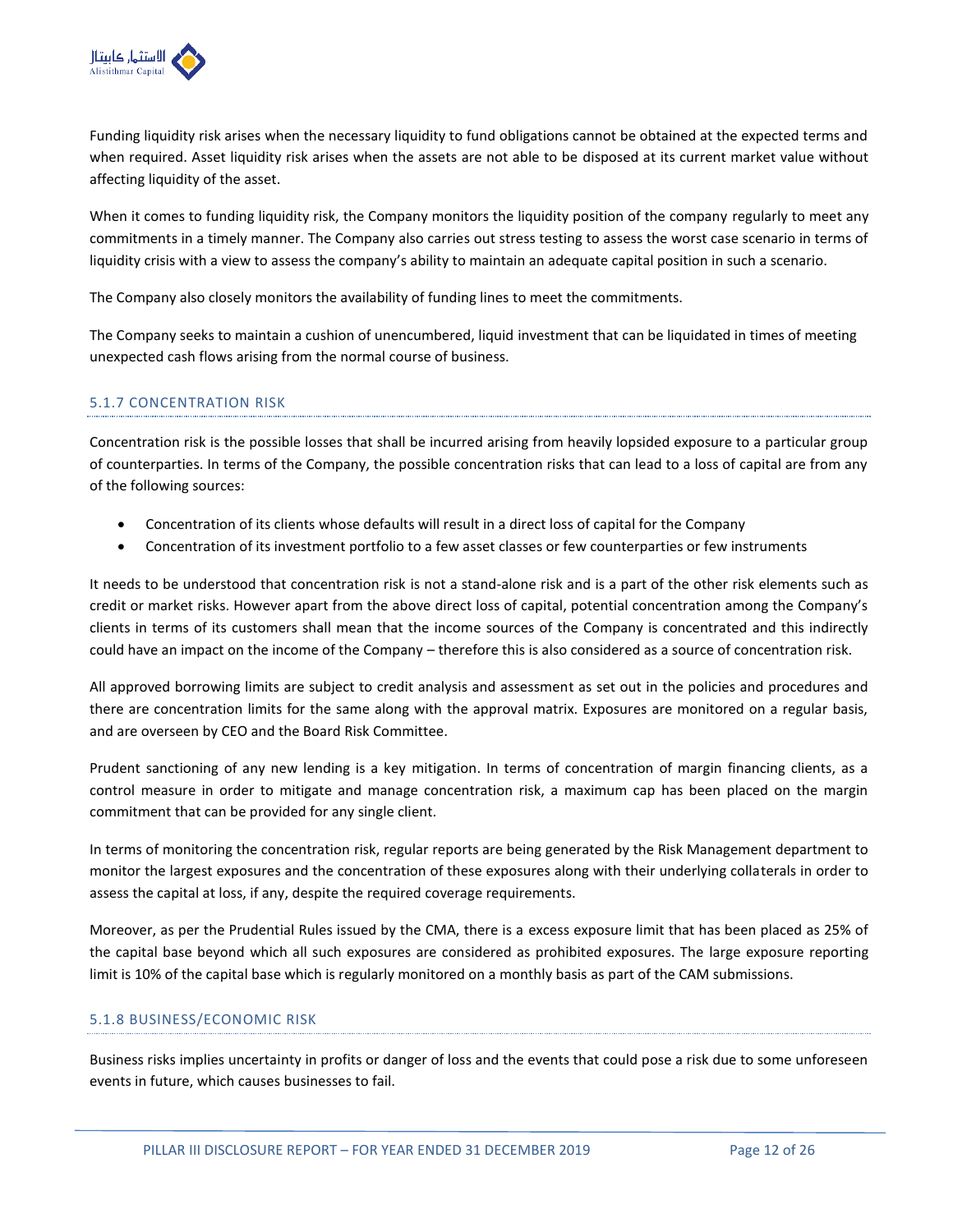

Business risk could arise either due to:

- Internal risks risks arising from events that may happen within the company; or
- External risks risks arising from events that happen out of the company

Economic risk is somewhat related to Business risk, as the former is a key External risk that is prone to happen which may impact the running of the company. Explicitly, economic risk can be described as the likelihood that the company will be affected by macroeconomic conditions such as government regulation, exchange rates, or political stability, most commonly in a foreign country.

The key potential business risks are identified as part of the budgeting and forecasting process. The outcome of this process forms the basis for sensitivity analysis of the net income, which is incorporated as part of the annual budget report presented to the Board of Directors for approval. Business risk is covered by the budgeted income. Moreover, the company usually does an ongoing review of its performance against the budget and in addition also takes into account the current market conditions and economic factors and incorporates this in order to revise the forecasted financial statements of the company in order to assess its position against where it was expected to be in the budgets.

In terms of economic risk, the risk management department does a regular stress testing which takes into account some distressed macro-economic conditions in order to assess the impact on the net income of the company.

With respect to managing the risk of key positions within the company, the company has a detailed succession plan for all of the key positions within the company so that there is no disruption in business activity or impact rising from such instances.

## 5.1.9 STRATEGIC RISK

The risk that the medium and long term profitability of the company could be adversely impacted by the failure to either identify and implement the correct strategy or not being able to meet its business objectives, targets or losing the support from its shareholders.

This is somewhat related to the business risk and economic risk elements identified above and are not significantly different from those risks and the factors relating to those. Competition risk could be one of the primary causes of strategic risk.

Competition risk is the risk of intense competition from the competitors. Keeping in view the business cycle of the investment management industry in the Kingdom, the risk of competitors and new entrants is phenomenal.

The strategy department on a regular basis and variations monitors the strategic risks, if any are reported to the Board to refine the Company's strategy in light of market developments.

The Company in an effort to have a clear direction had developed a medium term strategic plan ranging over the next 3 years, which identifies clearly the objectives of the company and how it intends to achieve them.

## 5.1.10 COMPLIANCE RISK

Compliance risk is the current and prospective risk of non-conformance with applicable, laws, rules and regulations set forth by the CMA and other governmental and supervising agencies within the Kingdom of Saudi Arabia, in addition to the best and common practices and ethical standards. These risks also arise in situations where the laws or rules governing the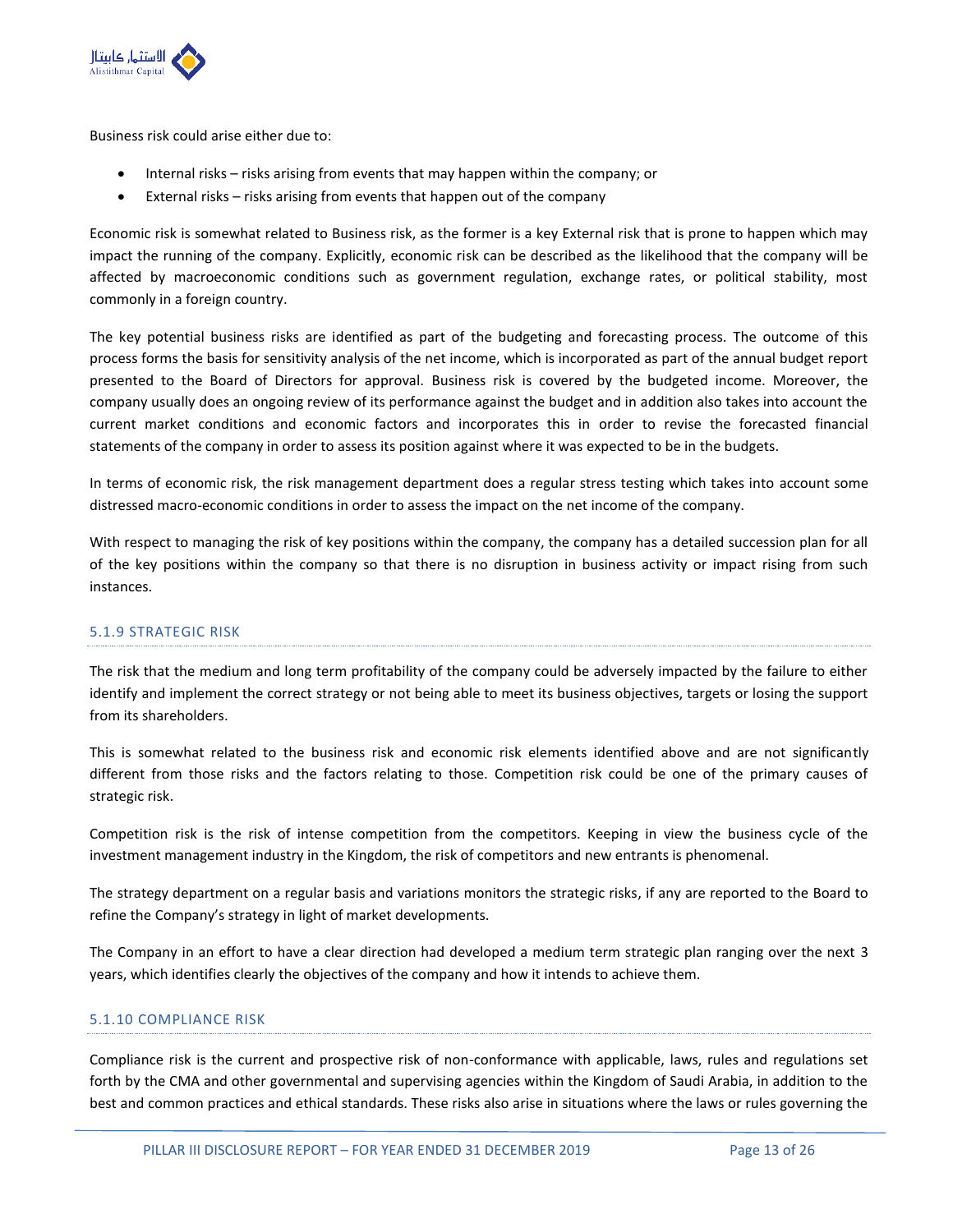

company's products or activities of its clients may be ambiguous or untested. These risks expose the institution to fines, civil money penalties, payment of damages, voiding of contracts and it might reach the cancelation of the investment licenses for major braches. Compliance risk can lead to diminished reputation, reduced franchise value, limited business opportunities, reduced expansion potential, and an inability to enforce contracts.

Compliance, Regulatory and Statutory risks are within the overall responsibilities of the Compliance Department. The Compliance Department is responsible for managing regulatory and compliance risks. The Company measures its vulnerability to loss (on an on-going basis) under potential litigations arising due to various reasons listed above.

The Compliance Committee reports to the Audit Committee, which is a Board committee with its key findings and observations on a regular basis. Moreover, the Compliance department also carries out a regular compliance monitoring program to identify the key compliance issues relating to different business and functional activities.

#### 5.1.11 REPUTATION RISK

Reputation risks relate to risks that could damage reputation or standing of the company in the marketplace. Materialization of reputation risk could lead to perceptions of poor corporate governance and inability / lack of commitment in being able to provide valuable services to clients.

Possible sources of reputation risk have been identified as follows:

- Regulatory or legal compliance failure;
- Unethical practice by company employee;
- Failure to deliver minimum standards of service;
- Failure to achieve financial performance targets;
- Poor crisis management;
- Security breach;
- Failure to meet market expectations;
- Ineffective Business Continuity Plans; and
- Inadequate IT services

Reputational risk is not a stand-alone risk and is inherent and derived from any of the other risks that have been detailed above. As these are not stand alone risks, proper and efficient management of the underlying risks which are prone to result in these risks is critical to avoid reputation risk.

## 5.2 CREDIT RISK DISCLOSURE – ADDITIONAL DISCLOSURES

#### 5.2.1 PAST DUE LOANS

A loan is considered past due if it is not repaid on the payment due date or maturity date.

#### 5.2.2 IMPAIRED LOANS

The Company regularly monitors the past due loans and the duration of such past due exposures. Based on its internal approved policies depending on how long the loan has been past due and the presence of financial collateral, the Company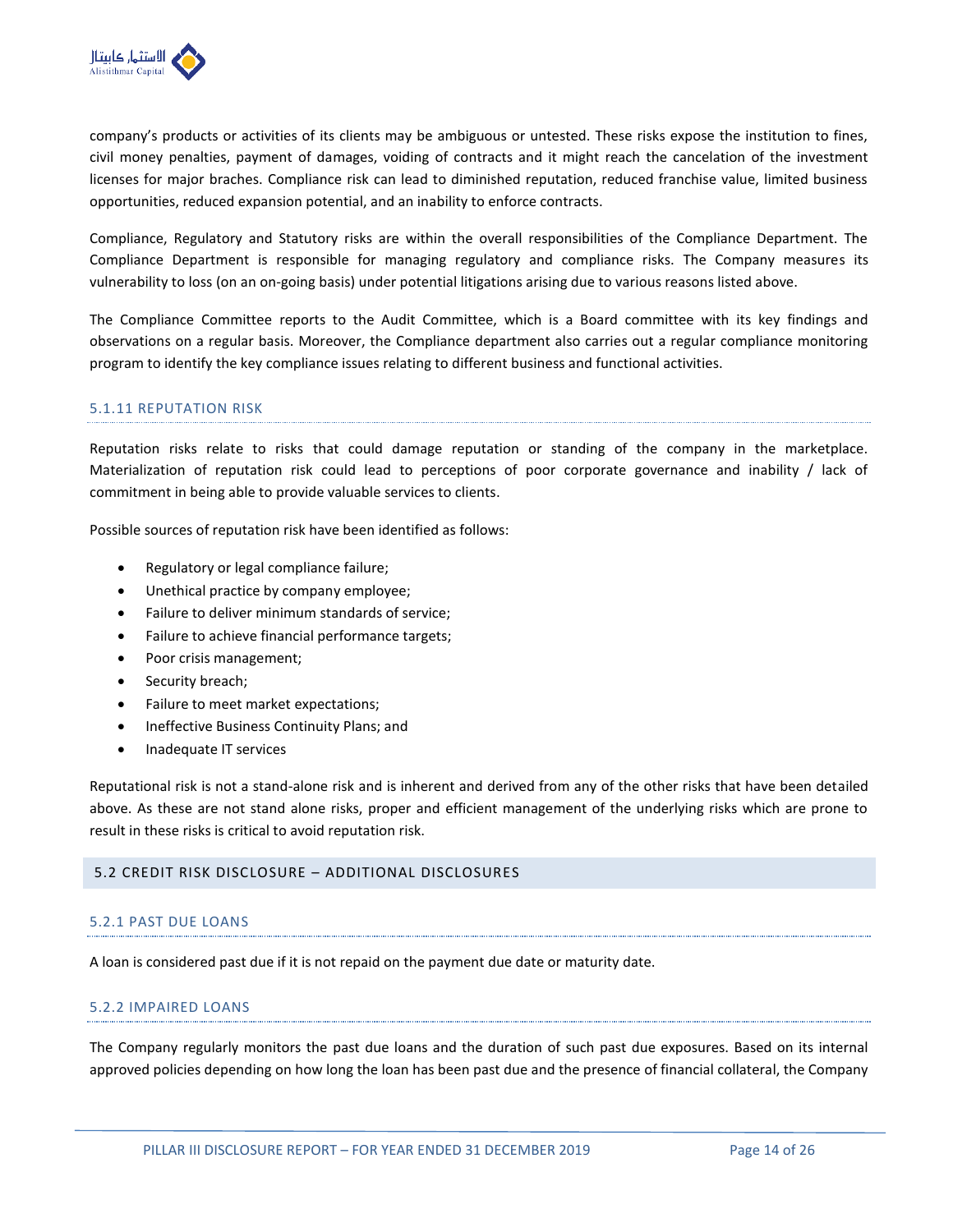

decides to write off the loan amount. However this shall be only done with the approval of the Board Risk Committee. There are no general provisions being created for the margin loan portfolio given the strong controls in place.

## 5.2.3 CREDIT RATING SCALES AND CREDIT RISK WEIGHTS

The Company for the purpose of assigning ratings uses the three globally recognized credit rating institutions namely:

- 1. Moody's Investors Service
- 2. Standard and Poor's Ratings Group
- 3. Fitch Group

Credit ratings of all exposures are individually determined from the above credit rating agencies and mapped to the exposures assigning a risk weight according to the Prudential Rules. The alignment of alphanumeric scales of each agency to risk buckets is as follows:

| Moody's        | <b>Standard &amp; Poor's</b> | Fitch      |
|----------------|------------------------------|------------|
| Aaa            | AAA                          | AAA        |
| Aa1            | AA+                          | AA+        |
| Aa2            | AA                           | AA         |
| Aa3            | AA-                          | AA-        |
| A1             | $A+$                         | $A+$       |
| A2             | Α                            | A          |
| A <sub>3</sub> | A-                           | A-         |
| Baa1           | BBB+                         | BBB+       |
| Baa2           | <b>BBB</b>                   | <b>BBB</b> |
| Baa3           | BBB-                         | BBB-       |
| Ba1            | BB+                          | BB+        |
| Ba2            | BB                           | BB         |
| Ba3            | BB-                          | BB-        |
| <b>B1</b>      | B+                           | $B+$       |
| <b>B2</b>      | B                            | B          |
| B <sub>3</sub> | <b>B-</b>                    | <b>B-</b>  |
| Caa1           | $CCC+$                       | $CCC+$     |
| Caa2           | CCC                          | CCC        |
| Caa3           | CCC-                         | CCC-       |
| Ca             | CC                           | CC         |
| C              | С                            | С          |
| <b>NR</b>      | D                            | D          |
|                | <b>NR</b>                    | <b>NR</b>  |

In case of differing ratings by the different rating agencies, as the prudent basis, the minimum of the three available ratings are taken to account for the risks.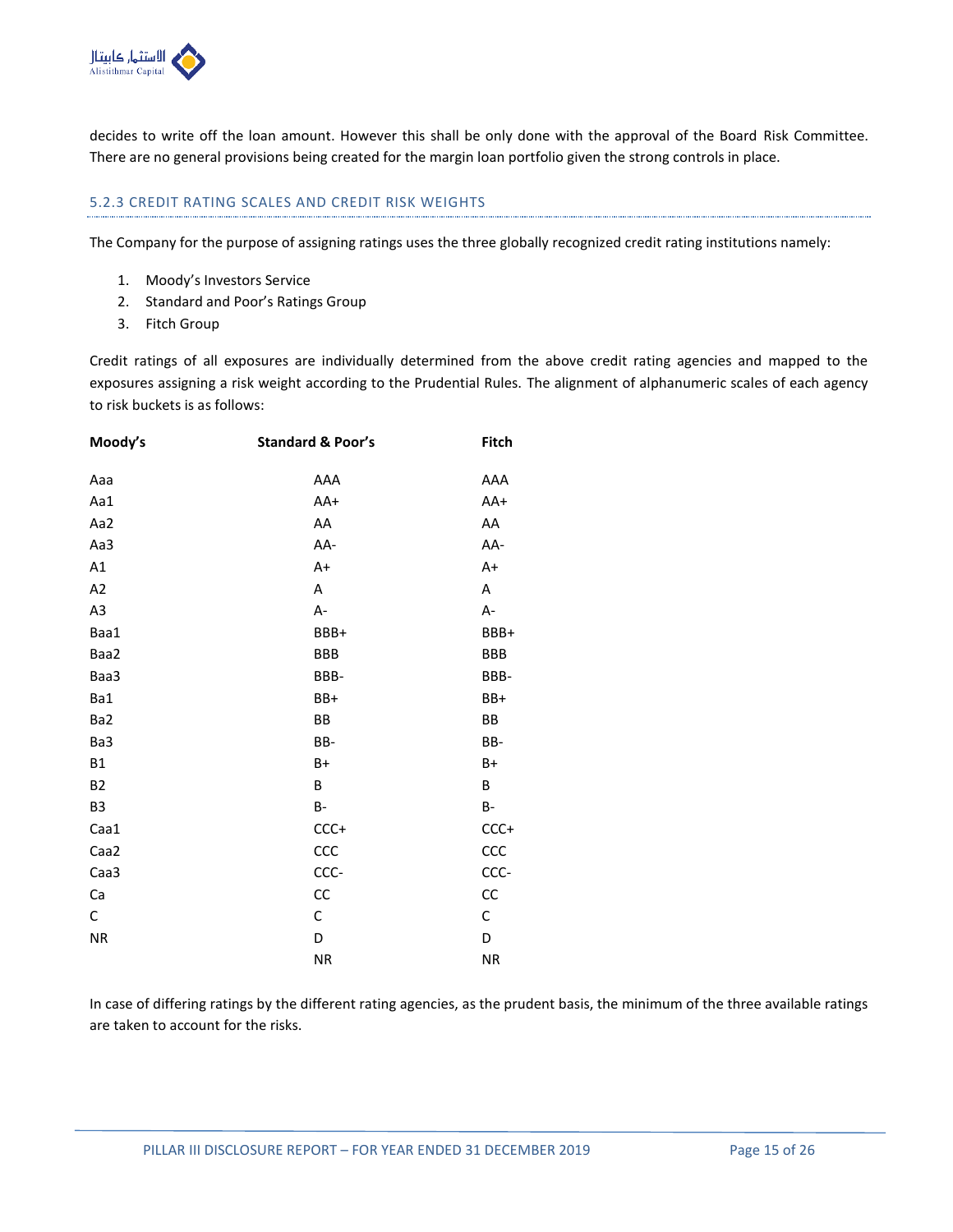

The following are the mappings between the credit rating from each credit rating agency and the credit quality steps with respect to non-trading activities. This is in compliance with the Prudential Rules issued by the CMA.

| <b>Credit Quality Step</b><br>for long term<br>ratings | <b>S&amp;P</b> | <b>Fitch</b>   | Moody's                          |  |  |
|--------------------------------------------------------|----------------|----------------|----------------------------------|--|--|
| $\mathbf{1}$                                           | AAA to AA-     | AAA to AA-     | Aaa to Aa3                       |  |  |
| $\overline{2}$                                         | $A+$ to $A-$   | $A+$ to $A-$   | A1 to $A3$                       |  |  |
| 3                                                      | BBB+ to BBB-   | BBB+ to BBB-   | Baa1 to Baa3                     |  |  |
| 4                                                      | BB+ to BB-     | BB+ to BB-     | Ba1 to Ba3                       |  |  |
| 5                                                      | $B+$ to $B-$   | $B+$ to $B-$   | B <sub>1</sub> to B <sub>3</sub> |  |  |
| 6                                                      | CCC+ and below | CCC+ and below | Caa1 and below                   |  |  |
| 7                                                      | Non rated      | Non rated      | Non rated                        |  |  |

| <b>Credit Quality Step</b><br>for short term<br>ratings | S&P            | <b>Fitch</b>   | Moody's   |  |  |
|---------------------------------------------------------|----------------|----------------|-----------|--|--|
| 1                                                       | $A-1+$ , $A-1$ | $F1+, F1$      | $P-1$     |  |  |
| $\mathfrak{p}$                                          | $A-2$          | F <sub>2</sub> | $P-2$     |  |  |
| 3                                                       | $A-3$          | F <sub>3</sub> | $P-3$     |  |  |
| 4                                                       | Below A-3      | Below F3       | Not Prime |  |  |
| 5                                                       | Non rated      | Non rated      | Non rated |  |  |

The risk weights for the different exposure types are as follows:

| <b>Credit Quality Step</b>                                                                                                | $\mathbf{1}$ | $\overline{2}$ | 3    | 4    | 5    | 6    | ⇁    |
|---------------------------------------------------------------------------------------------------------------------------|--------------|----------------|------|------|------|------|------|
| Exposure to government or central<br>banks                                                                                | 0%           | 20%            | 50%  | 100% | 100% | 150% | 150% |
| Exposure to authorized persons and<br>banks                                                                               | 20%          | 50%            | 100% | 100% | 100% | 150% | 150% |
| Exposures to authorized persons,<br>banks and foreign equivalents with<br>an original maturity of three months<br>or less | 20%          | 20%            | 20%  | 50%  | 50%  | 150% | 150% |
| Exposure to corporates                                                                                                    | 20%          | 50%            | 100% | 200% | 400% | 714% | 714% |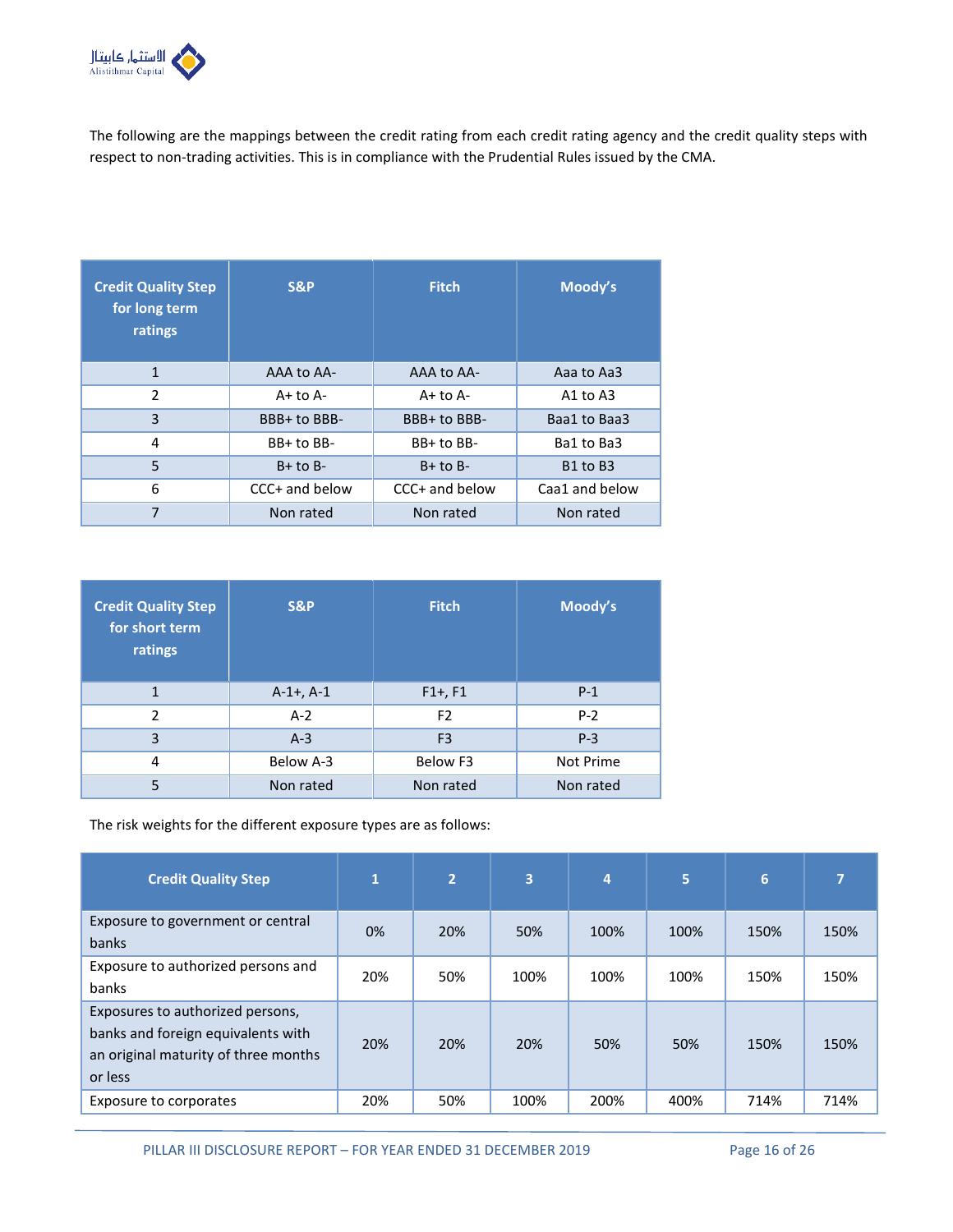

| Exposure to securitization positions   | 20% | 50% | 100% | 350% | 714% | 714% | 714% |
|----------------------------------------|-----|-----|------|------|------|------|------|
| Exposure to re-securitization position | 20% | 50% | 100% | 350% | 714% | 714% | 714% |
| Exposure to investment funds           | 20% | 50% | 100% | 100% | 150% | 150% | 150% |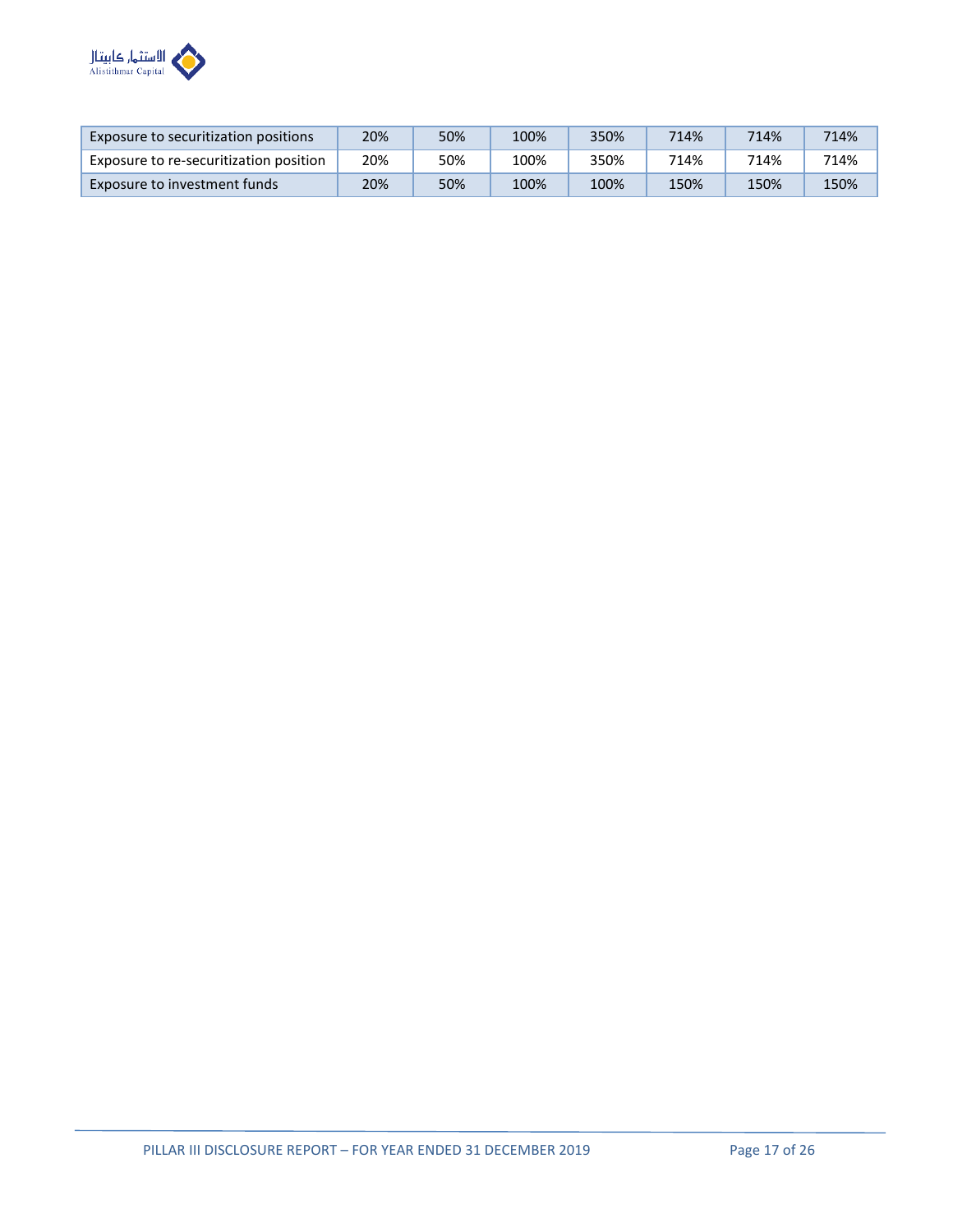|                                          | Exposures after netting and credit risk mitigation - as of Dec 31, 2019 |                                      |                                   |                          |                          |                          |                          |                          |                          |                              |                                         |                                                                       |                                                |
|------------------------------------------|-------------------------------------------------------------------------|--------------------------------------|-----------------------------------|--------------------------|--------------------------|--------------------------|--------------------------|--------------------------|--------------------------|------------------------------|-----------------------------------------|-----------------------------------------------------------------------|------------------------------------------------|
| Risk<br>Weight                           | Govt and<br>Central<br>banks                                            | Administrati<br>ve bodies<br>and NGO | Authorized<br>person and<br>banks | Margin<br>Financing      | Corporates               | Retail                   | Past due<br>items        | Investments              | Securitization           | Other<br>assets              | Off balance<br>sheet<br>commitmen<br>ts | <b>Total</b><br><b>Exposure</b><br>after<br>netting and<br><b>CRM</b> | <b>Total Risk</b><br>Weighted<br><b>Assets</b> |
| 0%                                       | $\overline{\phantom{a}}$                                                | $\sim$                               | $\overline{\phantom{a}}$          | $\sim$                   | $\sim$                   | $\overline{\phantom{a}}$ | $\overline{\phantom{a}}$ | $\sim$                   | $\blacksquare$           | 10                           | $\sim$                                  | 10                                                                    | ۰.                                             |
| 20%                                      | $\overline{\phantom{a}}$                                                | $\sim$                               | 825                               | $\overline{\phantom{a}}$ | $\sim$                   | $\overline{\phantom{a}}$ | $\overline{\phantom{a}}$ | $\overline{\phantom{a}}$ | $\overline{\phantom{a}}$ | $\overline{\phantom{a}}$     | $\overline{\phantom{a}}$                | 825                                                                   | 165                                            |
| 50%                                      | $\qquad \qquad \blacksquare$                                            | $\overline{\phantom{a}}$             | $\overline{\phantom{a}}$          | $\blacksquare$           | $\overline{\phantom{a}}$ | $\overline{\phantom{a}}$ | $\overline{\phantom{a}}$ | $\overline{\phantom{a}}$ | $\overline{\phantom{a}}$ | ٠                            | $\overline{\phantom{a}}$                | $\overline{\phantom{a}}$                                              | $\overline{\phantom{a}}$                       |
| 100%                                     | $\qquad \qquad \blacksquare$                                            | $\overline{\phantom{a}}$             | $\overline{\phantom{a}}$          | $\overline{\phantom{a}}$ | $\overline{\phantom{a}}$ | $\overline{\phantom{a}}$ | $\overline{\phantom{a}}$ | $\overline{a}$           | $\overline{\phantom{a}}$ | $\overline{\phantom{a}}$     | $\overline{\phantom{a}}$                | $\overline{\phantom{a}}$                                              |                                                |
| 150%                                     | $\overline{\phantom{a}}$                                                | $\overline{\phantom{a}}$             | $\blacksquare$                    | 486,795 *                | $\overline{\phantom{a}}$ | $\overline{\phantom{a}}$ | $\blacksquare$           | 6,629                    | $\overline{\phantom{a}}$ | $\overline{\phantom{a}}$     | $\overline{\phantom{a}}$                | 493,424                                                               | 740,135                                        |
| 200%                                     | $\qquad \qquad \blacksquare$                                            | $\overline{\phantom{a}}$             | $\overline{\phantom{a}}$          | $\overline{\phantom{a}}$ | $\overline{\phantom{a}}$ | $\overline{\phantom{a}}$ | $\overline{\phantom{a}}$ |                          | $\overline{\phantom{a}}$ | $\qquad \qquad \blacksquare$ | $\blacksquare$                          | $\overline{\phantom{a}}$                                              |                                                |
| 300%                                     | $\qquad \qquad \blacksquare$                                            | $\overline{\phantom{a}}$             | $\overline{\phantom{a}}$          | $\blacksquare$           | $\overline{\phantom{a}}$ | $\overline{\phantom{a}}$ | $\blacksquare$           | 11,505                   | $\sim$                   | 35,610                       | $\blacksquare$                          | 47,115                                                                | 141,346                                        |
| 400%                                     | $\qquad \qquad \blacksquare$                                            | $\overline{\phantom{a}}$             |                                   | $\overline{\phantom{a}}$ | $\overline{\phantom{a}}$ | $\overline{\phantom{a}}$ | $\overline{\phantom{a}}$ | $\overline{\phantom{a}}$ | $\overline{\phantom{a}}$ |                              | $\overline{\phantom{a}}$                | $\overline{\phantom{a}}$                                              | $\overline{\phantom{a}}$                       |
| 500%                                     | $\overline{\phantom{a}}$                                                | $\sim$                               | $\overline{\phantom{a}}$          | $\blacksquare$           | $\sim$                   | $\overline{\phantom{a}}$ | $\overline{\phantom{a}}$ | $\overline{\phantom{a}}$ | $\overline{\phantom{a}}$ | ٠                            | $\blacksquare$                          | $\overline{\phantom{a}}$                                              | $\overline{\phantom{a}}$                       |
| 714%                                     | $\overline{\phantom{a}}$                                                | $\overline{\phantom{a}}$             | $\overline{\phantom{a}}$          | $\overline{\phantom{a}}$ | $\overline{\phantom{a}}$ | $\overline{\phantom{a}}$ | $\overline{\phantom{a}}$ | $\overline{\phantom{a}}$ | $\overline{\phantom{a}}$ | 3,030                        | $\overline{\phantom{a}}$                | 3,030                                                                 | 21,632                                         |
| Avg<br><b>Risk</b><br>Weight             | $\overline{\phantom{a}}$                                                | $\overline{\phantom{a}}$             | 20.00%                            | 150.00%                  | $\overline{\phantom{a}}$ | $\overline{\phantom{a}}$ | $\overline{\phantom{a}}$ | 245.17%                  | $\overline{\phantom{a}}$ | 332.37%                      | $\overline{\phantom{a}}$                | N/A                                                                   | N/A                                            |
| <b>Deduct</b><br>from<br>capital<br>base | $\overline{\phantom{0}}$                                                | $\overline{\phantom{a}}$             | $\overline{\phantom{a}}$          | $\overline{\phantom{a}}$ | $\overline{\phantom{a}}$ | $\overline{\phantom{a}}$ | $\overline{\phantom{a}}$ | $\overline{\phantom{a}}$ | $\overline{\phantom{a}}$ | $\overline{\phantom{a}}$     | $\overline{\phantom{a}}$                | $\blacksquare$                                                        |                                                |

## 5.2.4 CREDIT RISK QUANTITATIVE DISCLOSURES – RISK WEIGHT AND EXPOSURES

*All of the above figures are in SAR '000*

*The average risk weights have been calculated based on the weighted average weights for the different exposure types under the respective category*

*\* The Company has CRM techniques, however as per the regulation, since the capital charge is based on the exposures before CRM, the same has been reported here. However, the company has collaterals to cover the exposures to margin financing.*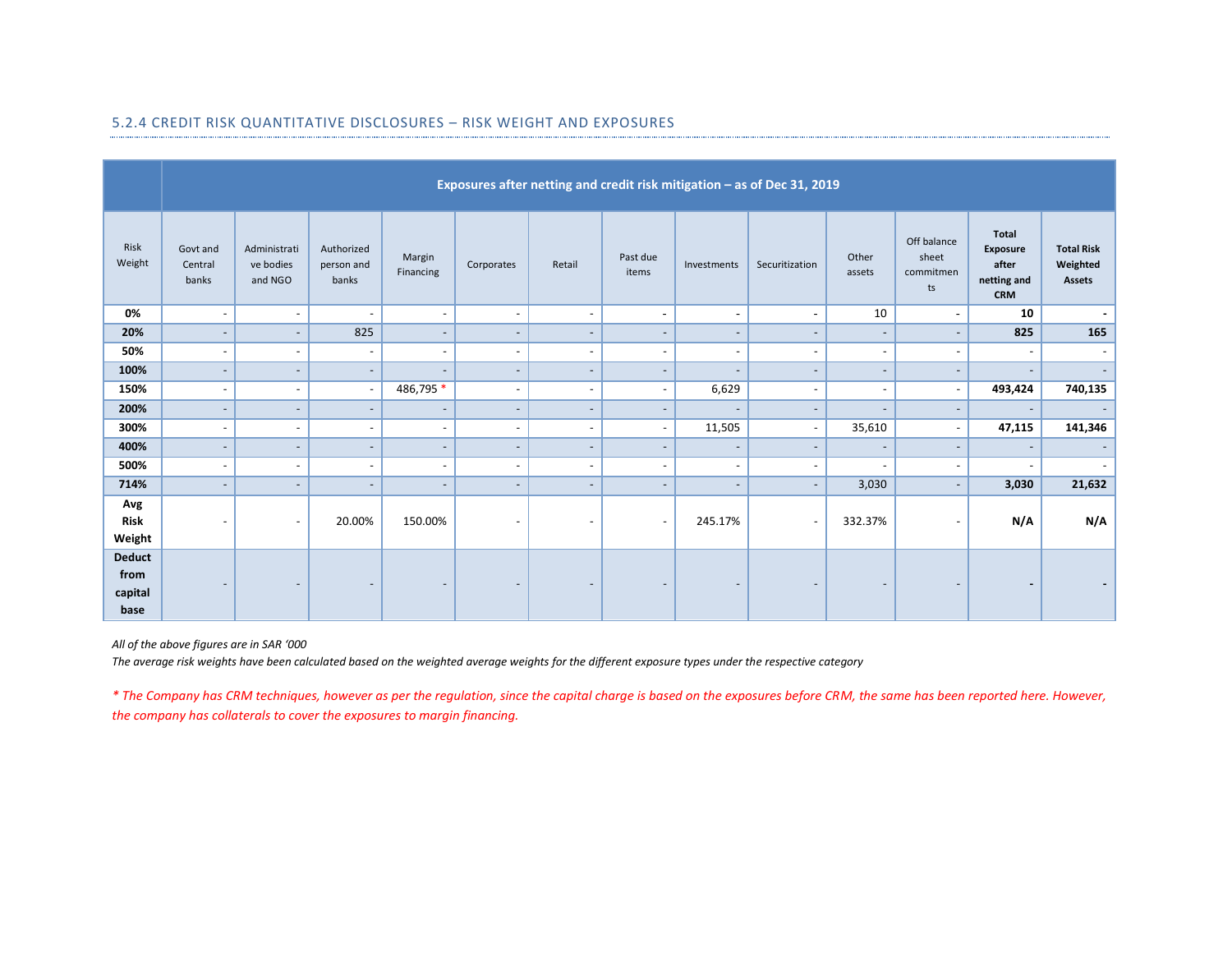#### 5.2.5 CREDIT RISK QUANTITATIVE DISCLOSURES –IMPAIRMENTS AND PAST DUE EXPOSURES

#### Not applicable

There have been no past due exposures as of December 31, 2019. With respect to impairments please refer to section 5.2.2. There have been no impaired assets as of December 31, 2019.

#### 5.2.6 CREDIT RISK QUANTITATIVE DISCLOSURES –GEOGRAPHICAL EXPOSURES

| All figures are in SAR '000  | <b>Kingdom of</b><br>Saudi Arabia |
|------------------------------|-----------------------------------|
| On balance sheet exposures   |                                   |
| Authorized persons and banks | 825                               |
| Investments                  | 18,134                            |
| <b>Margin Financing</b>      | 486,795                           |
| Other assets                 | 38,650                            |
| Off balance sheet exposures  |                                   |

#### 5.2.7 CREDIT RISK QUANTITATIVE DISCLOSURES –RESIDUAL CONTRACTUAL MATURITY OF CREDIT EXPOSURES

| All figures are in SAR '000  | Less than 3<br>months    | 3 months to 1<br>year    | 1 year to 5<br>years | More than 5<br>years | <b>No fixed</b><br>maturity |
|------------------------------|--------------------------|--------------------------|----------------------|----------------------|-----------------------------|
| On balance sheet exposures   |                          |                          |                      |                      |                             |
| Authorized persons and banks | $\overline{\phantom{0}}$ | $\overline{\phantom{a}}$ | -                    | -                    | 825                         |
| <b>Investments</b>           | -                        | -                        | 11,505               |                      | 7,299                       |
| <b>Margin Financing</b>      | 7,295                    | 159,072                  |                      |                      | 320,428                     |
| Other assets                 | 18,219                   | 9,191                    | 11,240               | -                    |                             |
| Off balance sheet exposures  | -                        |                          |                      |                      |                             |

## 5.2.8 CREDIT RISK QUANTITATIVE DISCLOSURES –RECONCILIATION REPORT FOR PROVISIONS AND IMPAIRMENTS

#### Not applicable

There have been no past due exposures as of December 31, 2019. With respect to impairments please refer to section 5.2.2. There have been no impaired assets as of December 31, 2019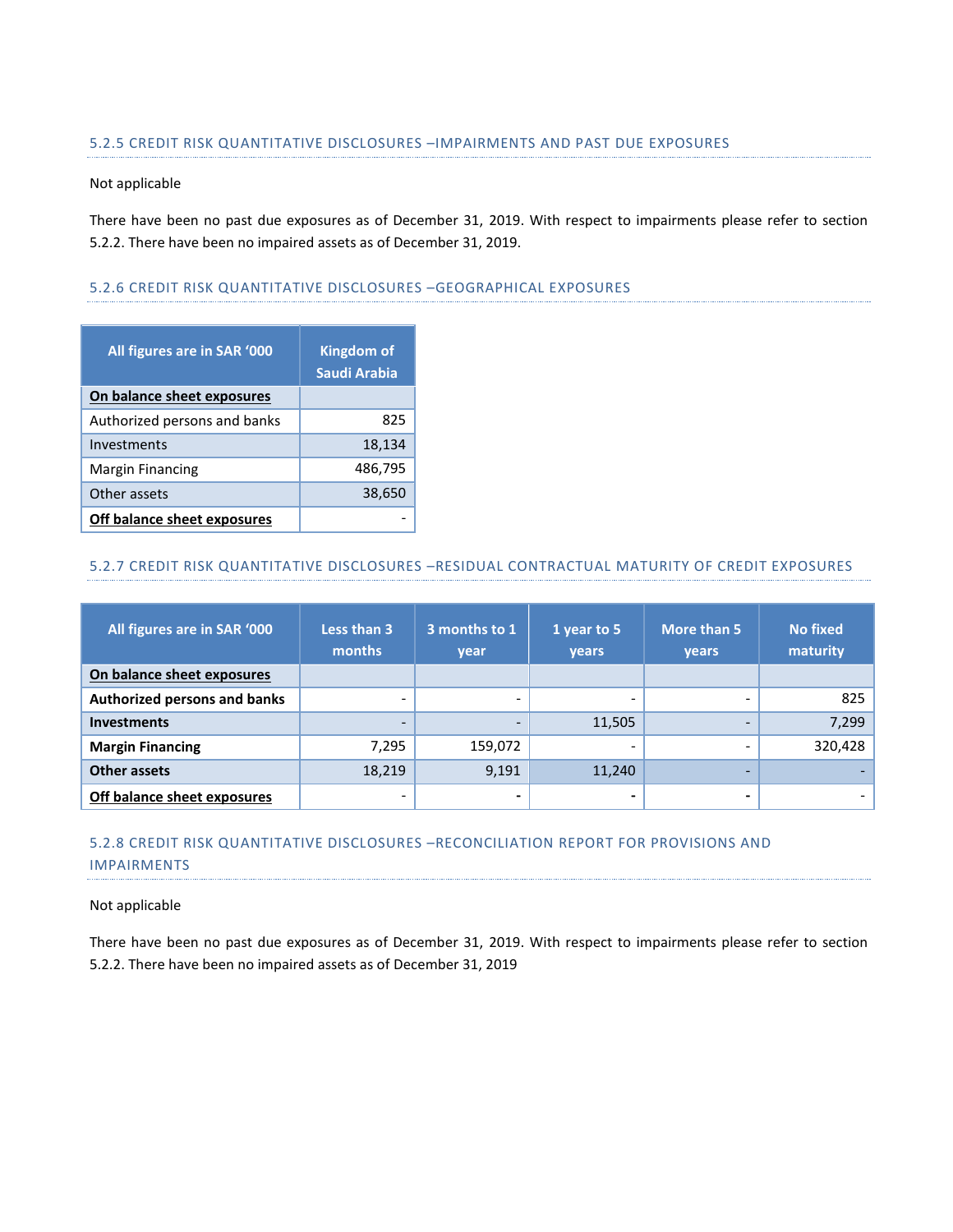

## 5.2.9 CREDIT RISK QUANTITATIVE DISCLOSURES –CREDIT RISK'S RATED EXPOSURE

## **Long Term Ratings of Counterparties**

|                         | Credit step              | Credit step<br>$\overline{2}$ | Credit step<br>3         | Credit step<br>4             | Credit step<br>5         | Credit step<br>6         | Credit step<br>7(N/R) |
|-------------------------|--------------------------|-------------------------------|--------------------------|------------------------------|--------------------------|--------------------------|-----------------------|
| On and Off balance      |                          |                               |                          |                              |                          |                          |                       |
| sheet exposures         |                          |                               |                          |                              |                          |                          |                       |
| Government and          |                          |                               |                          |                              |                          |                          |                       |
| <b>Central Banks</b>    |                          |                               |                          |                              |                          |                          |                       |
| Authorized Persons and  |                          |                               | 825                      |                              | $\qquad \qquad$          |                          |                       |
| <b>Banks</b>            |                          | -                             |                          |                              |                          |                          |                       |
| Corporates              | $\overline{\phantom{a}}$ | $\overline{\phantom{0}}$      | $\overline{\phantom{0}}$ | $\overline{\phantom{a}}$     | $\overline{\phantom{0}}$ | $\overline{\phantom{a}}$ |                       |
| Retail                  |                          | -                             | $\overline{\phantom{0}}$ | $\overline{\phantom{0}}$     |                          |                          |                       |
| Investments             | $\overline{\phantom{a}}$ | $\qquad \qquad -$             | -                        | $\overline{\phantom{a}}$     | ٠                        | $\overline{\phantom{0}}$ | 18,134                |
| Securitization          |                          | $\overline{\phantom{0}}$      | $\overline{\phantom{0}}$ | $\overline{\phantom{a}}$     |                          |                          |                       |
| <b>Margin Financing</b> | ٠                        | ٠                             | $\overline{\phantom{a}}$ | $\overline{\phantom{a}}$     | ٠                        | $\overline{\phantom{0}}$ | 486,795               |
| <b>Other Assets</b>     | $\overline{\phantom{0}}$ | $\overline{\phantom{0}}$      | -                        | $\qquad \qquad \blacksquare$ | $\overline{\phantom{0}}$ |                          | 38,650                |
| Off-balance sheet       | $\overline{\phantom{a}}$ | $\overline{\phantom{a}}$      | $\overline{a}$           | $\overline{\phantom{a}}$     | ۰                        | $\overline{\phantom{0}}$ |                       |
| <b>Total</b>            |                          |                               | 825                      |                              |                          |                          | 543,579               |

## **Short Term Ratings of Counterparties**

|                         | Credit step<br>n | Credit step<br>$\overline{2}$ | Credit step<br>3 | Credit step<br>$\overline{4}$ | Credit step<br>5(N/R) |
|-------------------------|------------------|-------------------------------|------------------|-------------------------------|-----------------------|
| On and Off balance      |                  |                               |                  |                               |                       |
| sheet exposures         |                  |                               |                  |                               |                       |
| Government and          |                  |                               |                  |                               |                       |
| <b>Central Banks</b>    |                  |                               |                  |                               |                       |
| Authorized Persons and  |                  | 825                           |                  |                               |                       |
| <b>Banks</b>            |                  |                               |                  |                               |                       |
| Corporates              | -                | $\overline{\phantom{a}}$      |                  | $\overline{\phantom{a}}$      |                       |
| Retail                  |                  |                               |                  |                               |                       |
| Investments             |                  |                               |                  | $\overline{\phantom{a}}$      | 18,134                |
| Securitization          |                  |                               |                  |                               |                       |
| <b>Margin Financing</b> |                  |                               |                  |                               | 486,795               |
| <b>Other Assets</b>     |                  |                               |                  |                               | 38,650                |
| Off-balance sheet       |                  |                               |                  | $\overline{\phantom{0}}$      |                       |
| Total                   |                  | 825                           |                  |                               | 543,579               |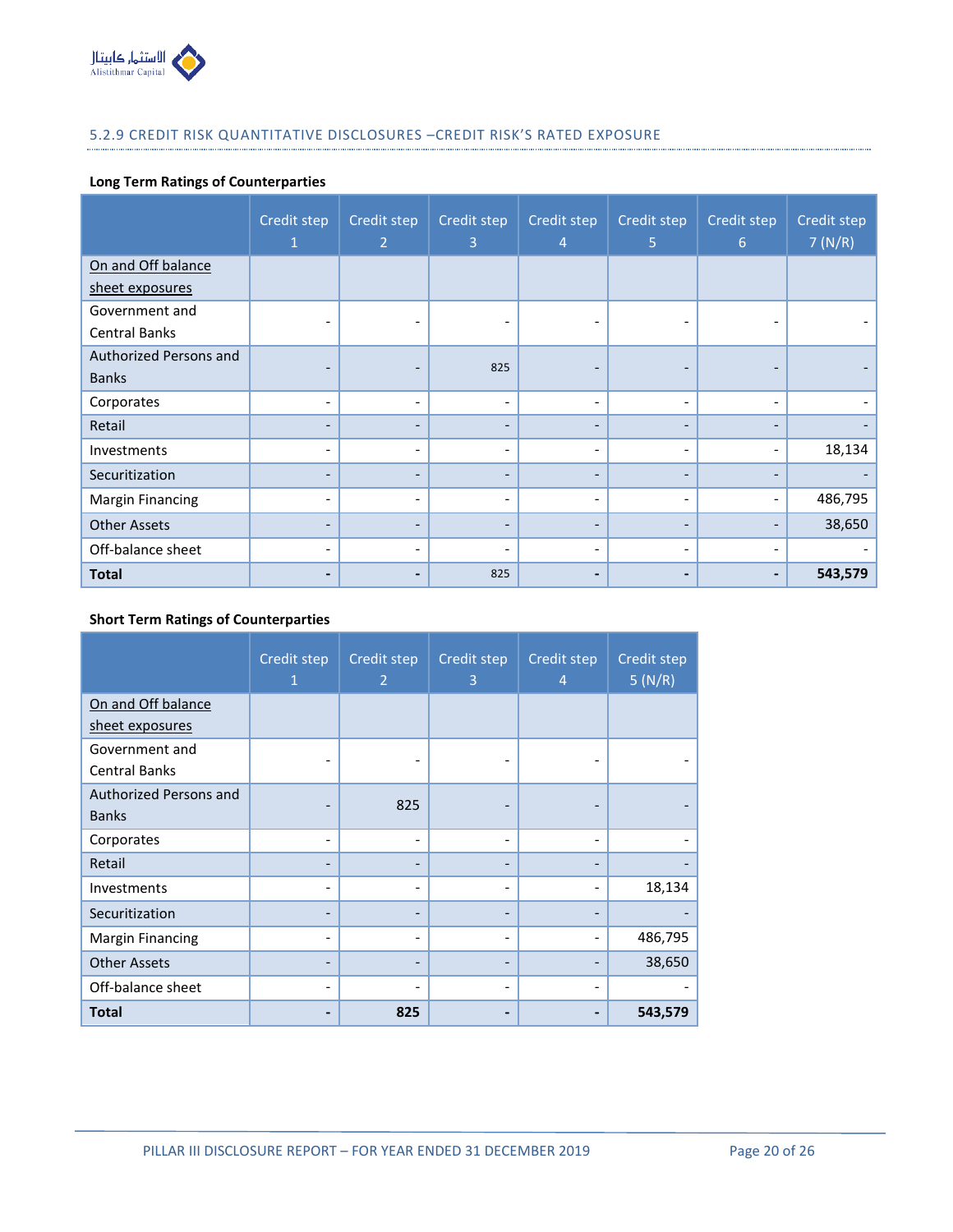

#### 5.3 CREDIT RISK MITIGATION EXPOSURES

#### 5.3.1 QUALITATIVE DISCLOSURES

The mitigation of credit risk is an important aspect of its effective management and takes many forms. When it comes to margin financing, the company nevertheless holds a range of collaterals to reduce the risk of loss and maximize the probability of facilities being repaid. The nature and type of assets that can be accepted as collaterals are approved by the Board Risk Committee.

The main types of collaterals that the Company accepts with respect to margin financing are:

- Cash in any currency that is under immediate control of the company currently or in any future value date
- Securities in local Markets at a value considered fair value at the Company's own assessments
- Securities in GCC and International Markets at a value considered fair value at Company's own assessments
- Bonds or Sukuk in any markets subject to Board Risk Committee acceptance and approval and evaluation
- Other instruments as approved accepted and evaluated by the Board Risk Committee

The Company has a Committee which determines the haircuts on the collaterals on a regular basis. The Company has in place a formalized model that would be an indicative model in determining the haircuts that shall be applied to the stocks for which margin facilities are being provided. The indicative model takes into account in detail different factors which are of key concern in providing margin facility for such stocks.

Margin lending decisions are based on credit scoring models and decision strategies, developed using internal data with behavioral scoring applied. The approval process is reviewed regularly by Board Risk Committee with limit delegations from the Board. Within the company, emphasis is placed on the responsibility for making credit decisions and as such there is a series of delegated approval limits agreed by Board.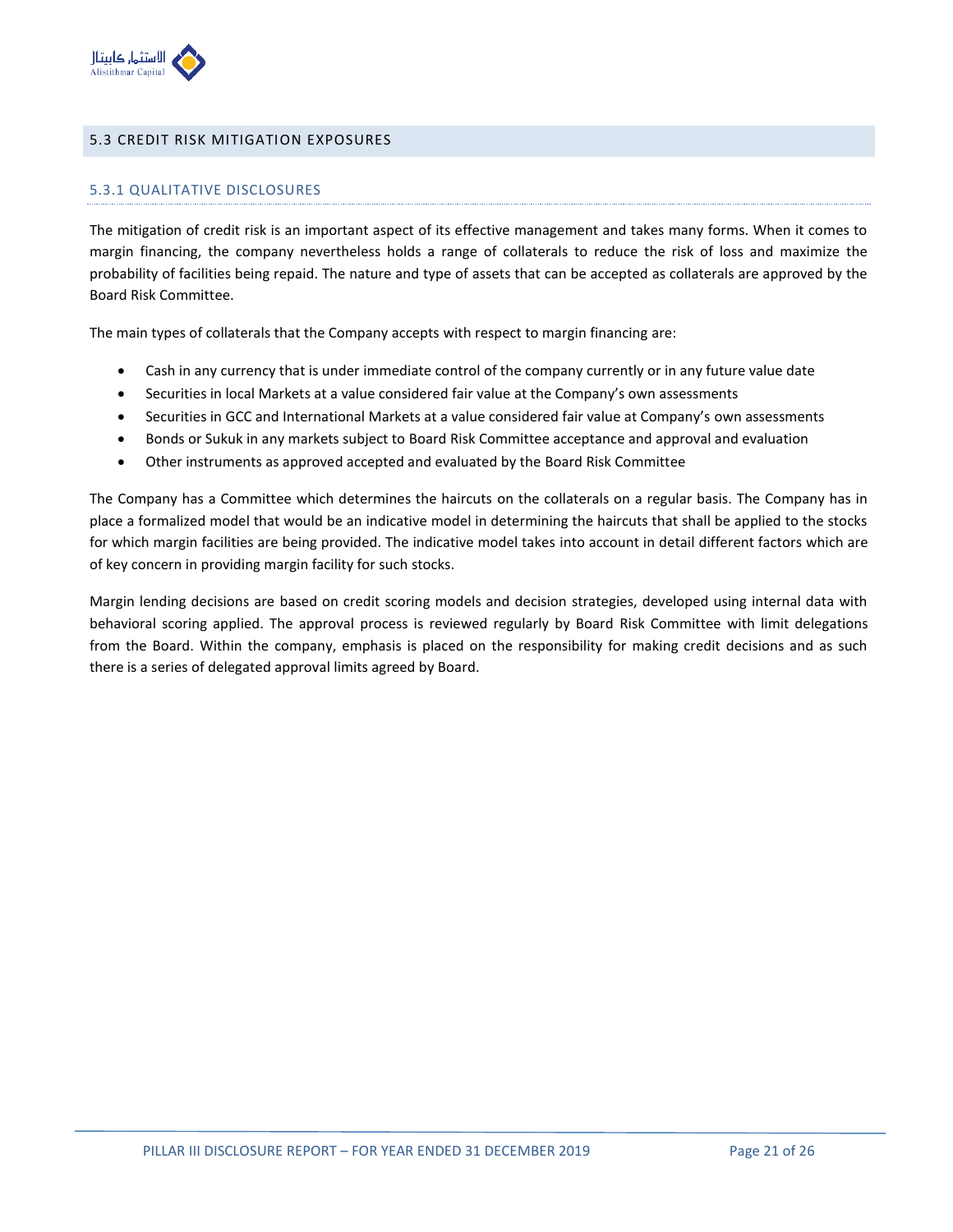

## 5.3.2 QUANTITATIVE DISCLOSURES

|                                                  | <b>Exposures</b><br>before CRM | <b>Exposures</b><br>covered by<br>Guarantee/<br>Credit<br>derivatives | <b>Exposures</b><br>covered by<br><b>Financial</b><br>collateral | <b>Exposures</b><br>covered by<br><b>Netting</b><br>Agreement | <b>Exposures</b><br>covered by<br>other eligible<br>collaterals | <b>Exposures</b><br>after CRM |
|--------------------------------------------------|--------------------------------|-----------------------------------------------------------------------|------------------------------------------------------------------|---------------------------------------------------------------|-----------------------------------------------------------------|-------------------------------|
| <b>Credit Risk</b>                               |                                |                                                                       |                                                                  |                                                               |                                                                 |                               |
| On-balance sheet                                 |                                |                                                                       |                                                                  |                                                               |                                                                 |                               |
| exposures                                        |                                |                                                                       |                                                                  |                                                               |                                                                 |                               |
| <b>Government and Central</b><br><b>Banks</b>    |                                |                                                                       |                                                                  |                                                               |                                                                 |                               |
| Authorized Persons and                           | 825                            |                                                                       |                                                                  |                                                               |                                                                 | 825                           |
| <b>Banks</b>                                     |                                |                                                                       |                                                                  |                                                               |                                                                 |                               |
| Corporates                                       |                                |                                                                       |                                                                  |                                                               |                                                                 |                               |
| Retail                                           |                                |                                                                       |                                                                  | $\overline{a}$                                                | $\overline{\phantom{a}}$                                        |                               |
| Investments                                      | 18,134                         |                                                                       |                                                                  |                                                               |                                                                 | 18,134                        |
| Securitization                                   |                                |                                                                       |                                                                  | $\overline{\phantom{a}}$                                      | $\overline{\phantom{0}}$                                        |                               |
| <b>Margin Financing</b>                          | 486,795                        |                                                                       | 486,795 *                                                        |                                                               | $\overline{\phantom{0}}$                                        | 486,795 *                     |
| <b>Other Assets</b>                              | 38,650                         |                                                                       |                                                                  | $\overline{\phantom{a}}$                                      | $\qquad \qquad \blacksquare$                                    | 38,650                        |
| <b>Total On-Balance sheet</b><br>exposures       | 544,404                        |                                                                       | 486,795                                                          |                                                               |                                                                 | 544,404                       |
| Off-balance sheet<br>exposures                   |                                |                                                                       |                                                                  |                                                               |                                                                 |                               |
| <b>OTC/Credit Derivatives</b>                    |                                |                                                                       |                                                                  |                                                               |                                                                 |                               |
| Exposure in the form of<br>repurchase agreements |                                |                                                                       |                                                                  |                                                               |                                                                 |                               |
| Exposure in the form of<br>securities lending    |                                |                                                                       |                                                                  |                                                               |                                                                 |                               |
| Exposure in the form of<br>commitments           | $\qquad \qquad \blacksquare$   |                                                                       |                                                                  |                                                               |                                                                 |                               |
| * Other off-balance sheet<br>exposures           |                                |                                                                       |                                                                  |                                                               |                                                                 |                               |
| <b>Total Off-Balance sheet</b>                   |                                |                                                                       |                                                                  |                                                               |                                                                 |                               |
| exposures                                        |                                |                                                                       |                                                                  |                                                               |                                                                 |                               |
| <b>Total On and Off-Balance</b>                  | 544,404                        |                                                                       | 486,795                                                          |                                                               |                                                                 | 544,404                       |
| sheet exposures                                  |                                |                                                                       |                                                                  |                                                               |                                                                 |                               |

*\* The Company has CRM techniques, however as per the regulation, since the capital charge is based on the exposures before CRM, the same has been reported here. However, the company has collaterals to cover the exposures to margin financing.*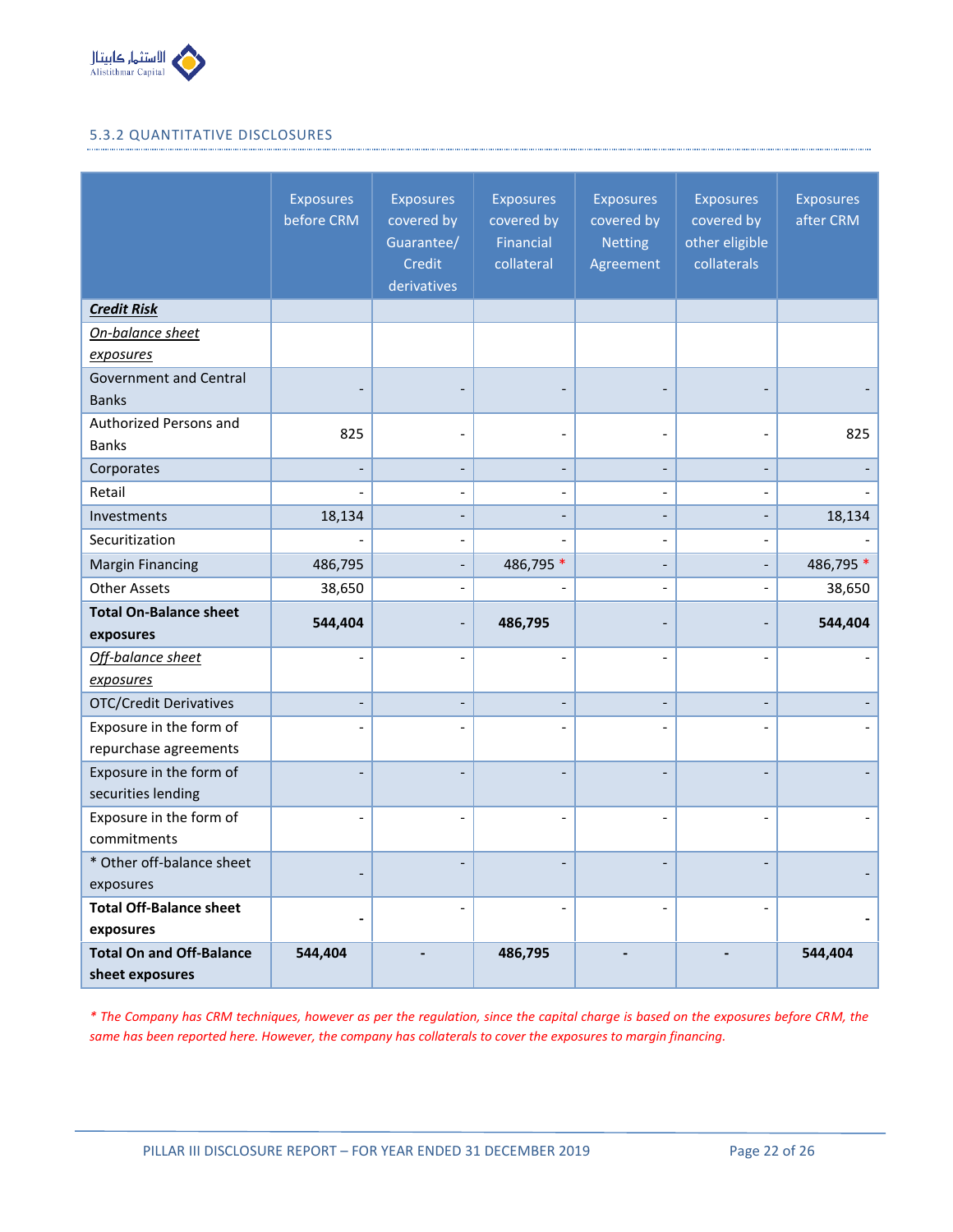

#### 5.4 COUNTERPARTY CREDIT RISK (CCR) AND OFF BALANCE SHEET DISCLOSURES

#### 5.4.1 QUALITATIVE DISCLOSURES

Counterparty credit risk is the risk that a counterparty to a transaction may default before completing the satisfactory settlement of the transaction.

The company does not have any exposure to any Over-The-Counter (OTC) derivatives.

#### 5.4.2 QUANTITATIVE DISCLOSURES

Not applicable, as the company does not have any exposure to any OTC derivatives.

#### 5.5 MARKET RISK DISCLOSURES

#### 5.5.1 QUALITATIVE DISCLOSURES

This is the risk that the value of an investment will decrease due to movements in market factors. The market risk factors considered by the Company are equity risk, interest rate risk, foreign exchange risk, credit spread risk, underwriting risk, commodity risk and settlement risk. The Company has very little market risk given that it does not operate an active trading book. It invests its excess cash in carefully analyzed and selected investment after appropriate due diligence.

The Company does not have an active trading book, however it has established a detailed Investment policy guideline that it should follow which prescribes the trading limits, investment limits, exposure limits, etc. that shall be followed in case of any positions that the Company takes in principal. The Company has a formalized procedure to be followed in case of taking any exposures to investments as Principal. One of the purposes of this procedure was to ensure that the capital adequacy requirements are taken into consideration well before the investment is made. This process is in addition to the formal approval process which requires all such investments taken in principal capacity to be approved by the Board Executive Committee having representation of Board members in the Committee.

The monitoring and control of market risk is handled by the risk management function which is responsible for ensuring market risk exposures are measured in accordance with defined policies and reported daily against prescribed control limits.

The company does not have an active trading book, however with the new requirements of IFRS 9 and classification of investments, certain investments are now being classified as Trading investments owing to the Statutory requirements and hence attracts Market Risk capital charge as opposed to the previously charged Capital Risk capital charge. However given the in active trading book, this is not a significant component of the minimum capital requirements.

#### 5.5.2 QUANTITATIVE DISCLOSURES

The capital requirements for market risk as per the requirements of Pillar 1 of the Prudential Rules as of December 31, 2019 are as follows: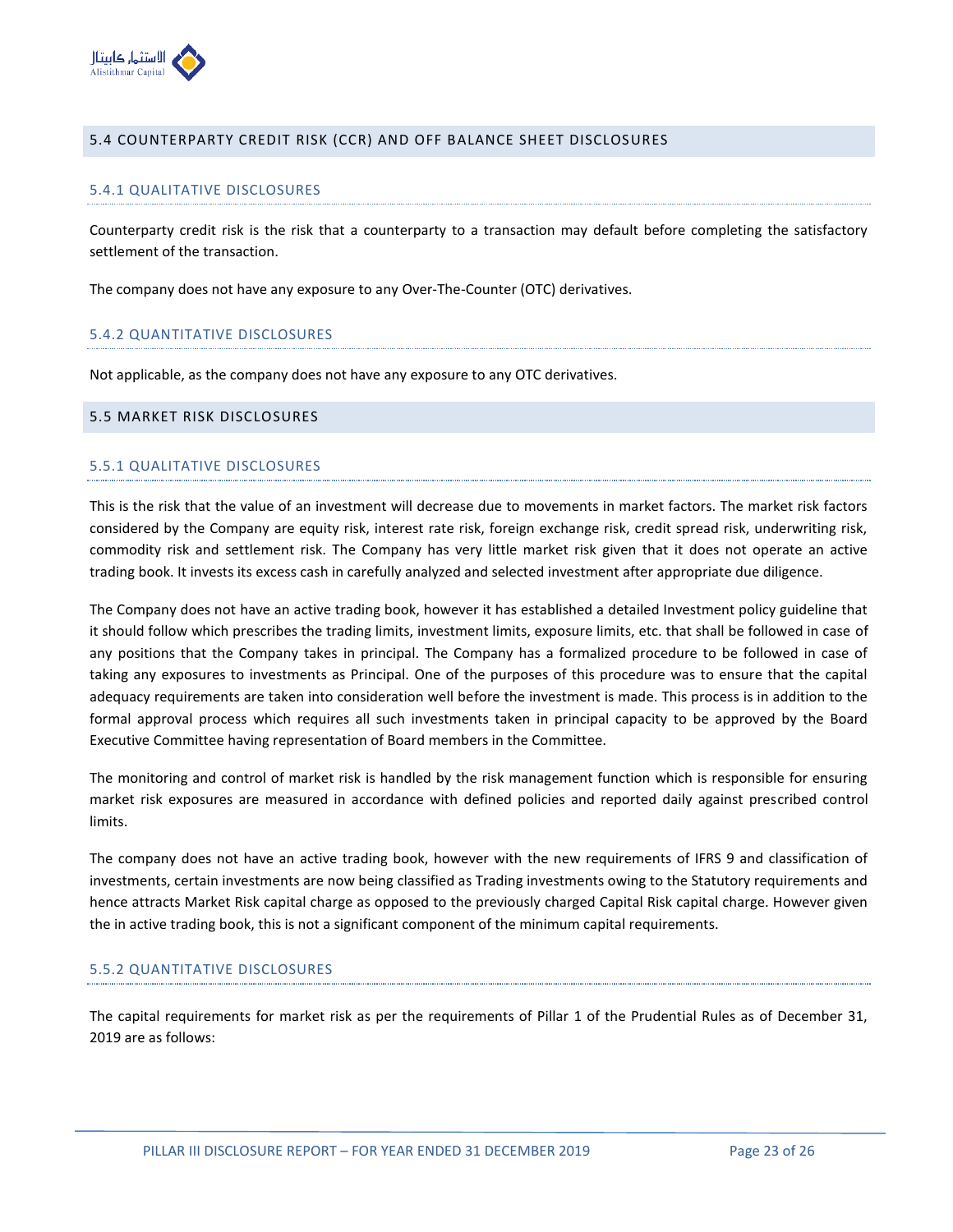

| All figures are in SAR '000       | <b>Capital</b><br>requirements |
|-----------------------------------|--------------------------------|
| Equity & Fund Risk                | 1,168                          |
| Interest Rate Risk                |                                |
| <b>Commodities Risk</b>           |                                |
| <b>FX Risk</b>                    | 451                            |
| <b>Underwriting Risk</b>          |                                |
| <b>Excess Exposure Risk</b>       |                                |
| Settlement Risk                   |                                |
| <b>Total capital requirements</b> | 1,619                          |

#### 5.6 OPERATIONAL RISK DISCLOSURE

## 5.6.1 QUALITATIVE DISCLOSURES

Operational risk is defined as per Basel II regulations, as the risk of direct or indirect losses resulting from human factors, external events and inadequate or failed internal processes and systems. In general, there are four main causes that are identified in standard operational risk definitions. Operational risk events can occur when there are inadequacies or failures due to:

- People (human factors)
- Processes
- **Systems**
- **External events**

Even though the above is self-explanatory, the above explicitly means, the person doing the activity making an error, the process that supports the activity is flawed, the system that facilitated the activity is broken, or an external event occurs that disrupts the activity.

In order to manage the operational risks within the Company, it operates a 'three line of defense' model as indicated below:

- The first line of defense is business line management. It has the primary responsibility for the identification, management and mitigation of the risks associated with the products and processed of its business. It engages in regular testing and certification of the adequacy and effectiveness of controls and compliance with the company's policies and procedures
- The second line of defense is the company's Risk Management Department. This department is responsible for identifying the potential sources of risks that can arise as a result of the differing business lines and support functions in the Company. It is also responsible for the preparation and maintenance of the detailed risk register which identified the potential sources of risk and the possible controls that have to be in place in order to mitigate the identified risks
- The third line of defense is Audit. The Company's internal audit is responsible for assessing compliance with the risk register and for providing independent evaluation of the adequacy and effectiveness of the risk control framework. The Head of Internal Audit reports to the Audit Committee which is a Board Committee.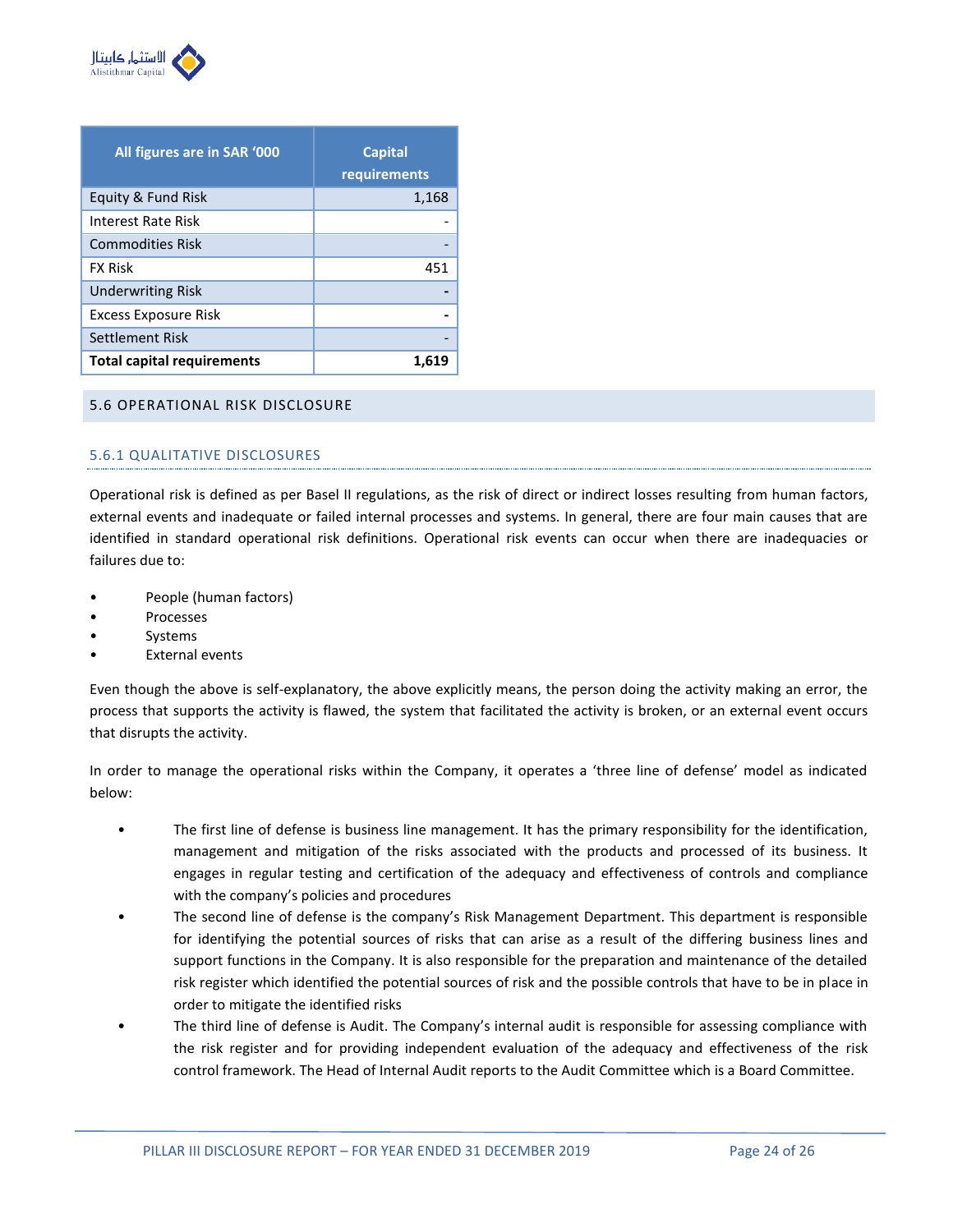

In addition, to the above framework, it has been the Company's practice to document detailed policies and procedures, for all business lines and functions within the Company, which shall detail the ways in which things should be carried out to achieve the objectives of the function with minimal errors. The Company's policies and procedures are regularly reviewed the management and approved by the Board of Directors.

The Company follows the Basic Indicator Approach for the calculation of the operational risk capital requirements which is 15% of the income indicator calculated in accordance with Annex 4 of the Prudential Rules. However as stipulated by the Prudential Rules, the requirement for operational risks shall correspond to not less than 25% of the Company's overhead expenses calculated in accordance with Chapter 12 of Part 1 of the Prudential Rules.

## 5.6.2 QUANTITATIVE DISCLOSURES

As per the guidelines in the Prudential Rules, the capital requirement as per the approach stated above is SAR 17.995 Mn as of the year ended 31 December 2019.

## 5.7 LIQUIDITY RISK DISCLOSURE

## 5.7.1 QUALITATIVE DISCLOSURES

Liquidity risk is the risk of not having available sufficient resources to enable it to meet its obligations as they fall due or can only secure such resources at excessive cost. The two aspects of liquidity are asset liquidity and funding liquidity.

- Funding liquidity risk arises when the necessary liquidity to fund obligations cannot be obtained at the expected terms and when required.
- Asset liquidity (or market liquidity) risk arises when the assets are not able to be disposed or transferred into cash without affecting the liquidity of the asset or incurring significant losses

The company has an approved liquidity risk policy in place which is regularly reviewed. The aim of the policy is to describe the policies and guidelines through which the Company manages its cash flow mismatches and its adopted liquidity risk management structure.

The key metrics the Company uses to measure and limit liquidity risk is on two aspects:

- 1. Ability to meet commitments
- 2. Ability to meet the liabilities on its balance sheet

The company regularly monitors the following on a periodic basis as agreed by the management to assess the liquidity risk:

- 1. Surplus/deficit in availability of funding in order to assess the ability to meet commitments
- 2. Residual contractual mismatch –in order to assess the mismatch in maturity of assets and liabilities

For the purpose of assessing the surplus/deficit in availability of funding, stressed scenario of worst case utilization scenarios by all customers is assumed. The stress test scenarios are applied keeping in mind the controls in place as discussed previously.

As part of its liquidity risk policy, the company has identified a series of steps it shall take in order to manage the liquidity risk in case of a liquidity crisis.